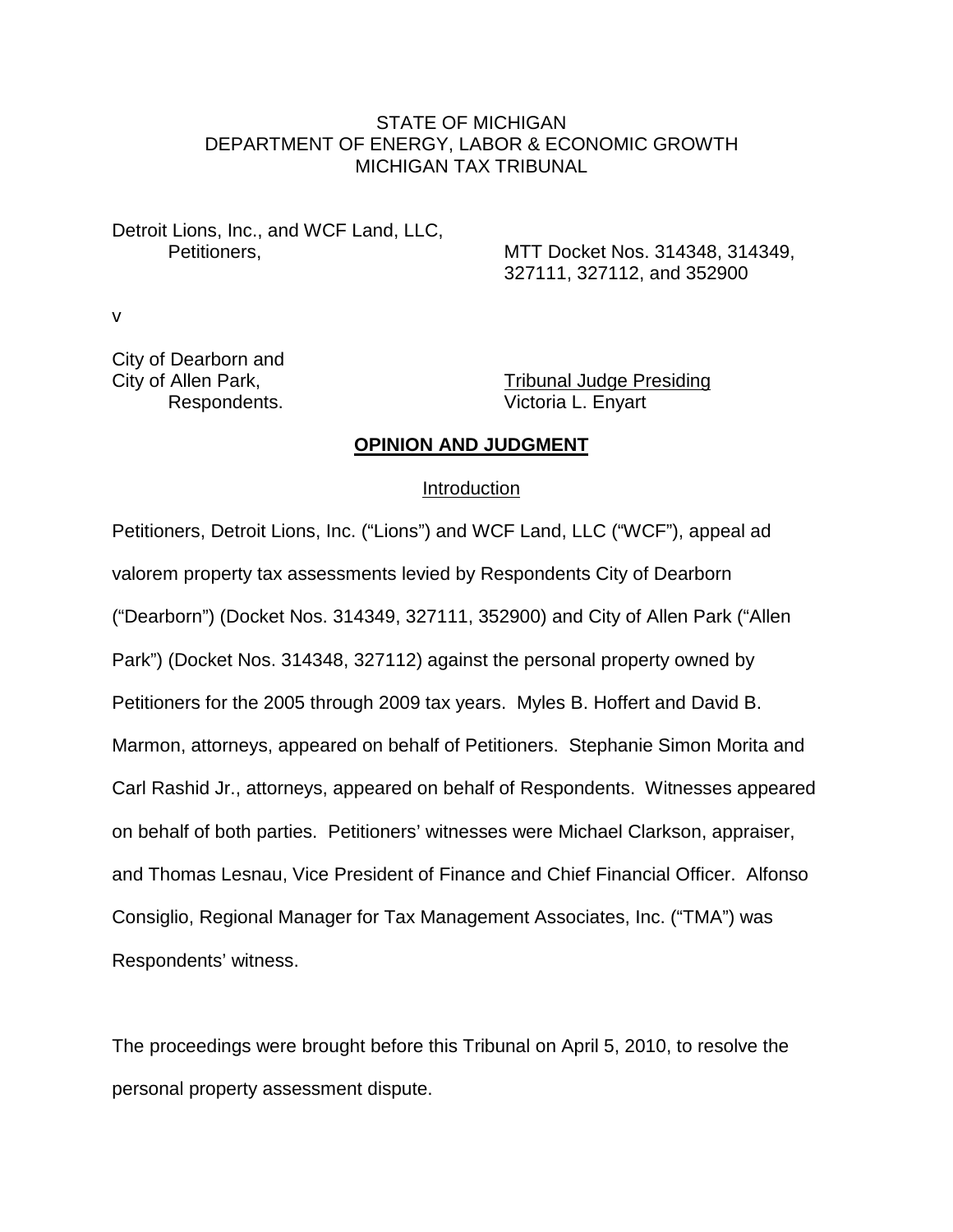At issue before the Tribunal is the determination of true cash value of Petitioners'

personal property for the 2005, 2006, 2007, 2008, and 2009 tax years. The value on

the assessment rolls are as follows:

| Lions      |             |                    |                   |                |               |
|------------|-------------|--------------------|-------------------|----------------|---------------|
|            |             |                    |                   |                |               |
|            |             | <b>Allen Park</b>  | <b>Allen Park</b> | Dearborn       | Dearborn      |
| Parcel No. |             | 30-999-00-2003-003 | 18%               | 84-0001-398700 | 82%           |
| Year       | Total TCV   | TCV                | SEV/TV            | TCV            | <b>SEV/TV</b> |
| 2005       | \$1,955,300 | \$388,800          | \$194,400         | \$1,566,500    | \$783,250     |
| 2006       | \$1,436,800 | \$258,600          | \$129,300         | \$1,178,200    | \$589,100     |
| 2007       | \$1,305,200 | \$235,000          | \$117,500         | \$1,070,200    | \$535,100     |
| 2008       | \$1,207,800 | \$217,400          | \$108,700         | \$990,400      | \$495,200     |
| 2009       | \$1,114,500 | \$200,600          | \$100,300         | \$913,900      | \$456,950     |

| <b>WCF</b> |                  |                    |                   |             |           |
|------------|------------------|--------------------|-------------------|-------------|-----------|
|            |                  |                    |                   |             |           |
|            |                  | <b>Allen Park</b>  | <b>Allen Park</b> | Dearborn    | Dearborn  |
| Parcel No. |                  | 30-999-00-2006-034 | 18%               |             | 82%       |
| Year       | <b>Total TCV</b> | TCV                | SEV/TV            | <b>TCV</b>  | SEV/TV    |
| 2005       | \$1,519,100      | \$0                | \$0               | \$1,519,100 | \$759,550 |
| 2006       | \$1,207,200      | \$238,800          | \$119,400         | \$1,087,800 | \$543,900 |
| 2007       | \$1,045,600      | \$206,800          | \$103,400         | \$942,200   | \$471,100 |
| 2008       | \$925,200        | \$183,000          | \$91,500          | \$833,700   | \$416,850 |
| 2009       | \$810,100        | \$160,200          | \$80,100          | \$730,000   | \$365,000 |

Respondents' contentions of value based on TMA audit are as follows:

## **Detroit Lions**

| Lions      |             |                    |                   |                |           |
|------------|-------------|--------------------|-------------------|----------------|-----------|
|            |             |                    |                   |                |           |
|            |             | Allen Park         | <b>Allen Park</b> | Dearborn       | Dearborn  |
| Parcel No. |             | 30-999-00-2003-003 | 18%               | 84-0001-398700 | 82%       |
| Year       | Total TCV   | TCV                | SEV/TV            | <b>TCV</b>     | SEV/TV    |
| 2005       | \$1,958,153 | \$352,468          | \$176,234         | \$1,605,685    | \$802,843 |
| 2006       | \$1,446,817 | \$260,427          | \$130,214         | \$1,186,390    | \$593,195 |
| 2007       | \$1,315,731 | \$236,832          | \$118,416         | \$1,078,899    | \$539,450 |
| 2008       | \$1,294,634 | \$233,034          | \$116,517         | \$1,061,600    | \$530,800 |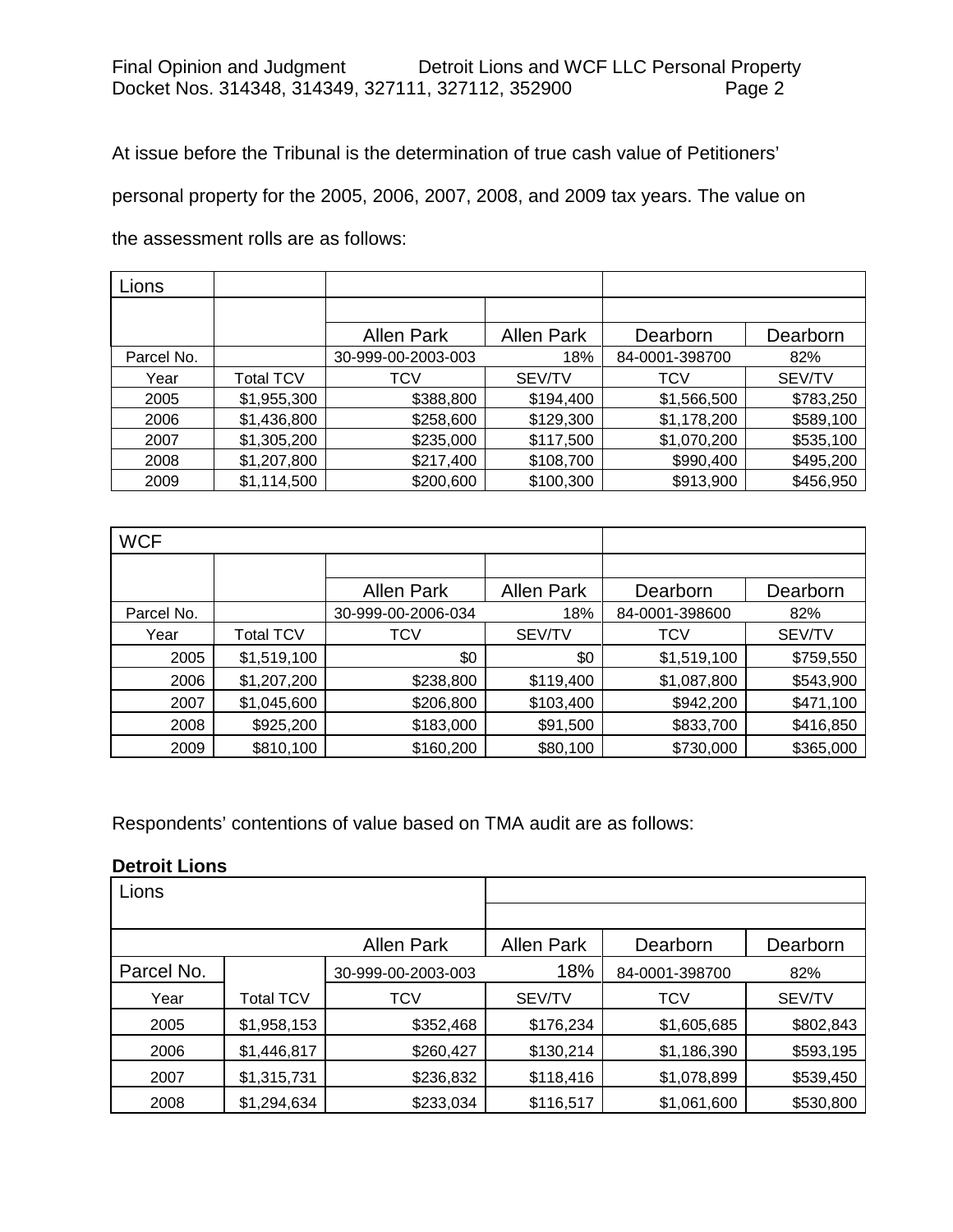Final Opinion and Judgment Detroit Lions and WCF LLC Personal Property<br>Docket Nos. 314348, 314349, 327111, 327112, 352900 Page 3 Docket Nos. 314348, 314349, 327111, 327112, 352900

| 2009<br>۰D | 1,201,829<br>ሰ 4 | \$216,329 | .165<br>\$108. | \$985,500 | \$492,750 |
|------------|------------------|-----------|----------------|-----------|-----------|
|------------|------------------|-----------|----------------|-----------|-----------|

# **WCF Land, LLC**

| <b>WCF</b> |             |                    |                   |               |               |
|------------|-------------|--------------------|-------------------|---------------|---------------|
|            |             |                    |                   |               |               |
|            |             | <b>Allen Park</b>  | <b>Allen Park</b> | Dearborn      | Dearborn      |
| Parcel     |             |                    |                   |               |               |
| No.        |             | 30-999-00-2006-034 | 18%               | 81-001-398600 | 82%           |
| Year       | Total TCV   | <b>TCV</b>         | SEV/TV            | <b>TCV</b>    | <b>SEV/TV</b> |
| 2005       | \$1,783,292 | \$320,993          | \$160,496         | \$1,462,299   | \$731,150     |
| 2006       | \$1,573,048 | \$283,149          | \$141,574         | \$1,289,899   | \$644,950     |
| 2007       | \$1,381,341 | \$248,641          | \$124,321         | \$1,132,700   | \$566,350     |
| 2008       | \$1,239,878 | \$223,178          | \$111,589         | \$1,016,700   | \$508,350     |
| 2009       | \$1,110,853 | \$199,954          | \$99,977          | \$910,899     | \$455,450     |

Petitioners' contend the aggregate values are:

| Petitioners' Contentions Designated personal property |  |  |  |  |
|-------------------------------------------------------|--|--|--|--|
|-------------------------------------------------------|--|--|--|--|

| Year | TCV         | <b>SEV</b> | TV        |
|------|-------------|------------|-----------|
| 2005 | \$1,620,000 | \$810,000  | \$810,000 |
| 2006 | \$1,450,000 | \$725,000  | \$725,000 |
| 2007 | \$1,280,000 | \$640,000  | \$640,000 |
| 2008 | \$1,330,000 | \$665,000  | \$665,000 |
| 2009 | \$1,200,000 | \$600,000  | \$600,000 |

Items that may have been classified as real property

Petitioners' Contentions

| Year | TCV      | <b>SEV</b> | TV       |
|------|----------|------------|----------|
| 2005 | \$93,000 | \$46,500   | \$46,500 |
| 2006 | \$86,000 | \$43,000   | \$43,000 |
| 2007 | \$80,000 | \$40,000   | \$40,000 |
| 2008 | \$74,000 | \$37,000   | \$37,000 |
| 2009 | \$68,000 | \$34,000   | \$34,000 |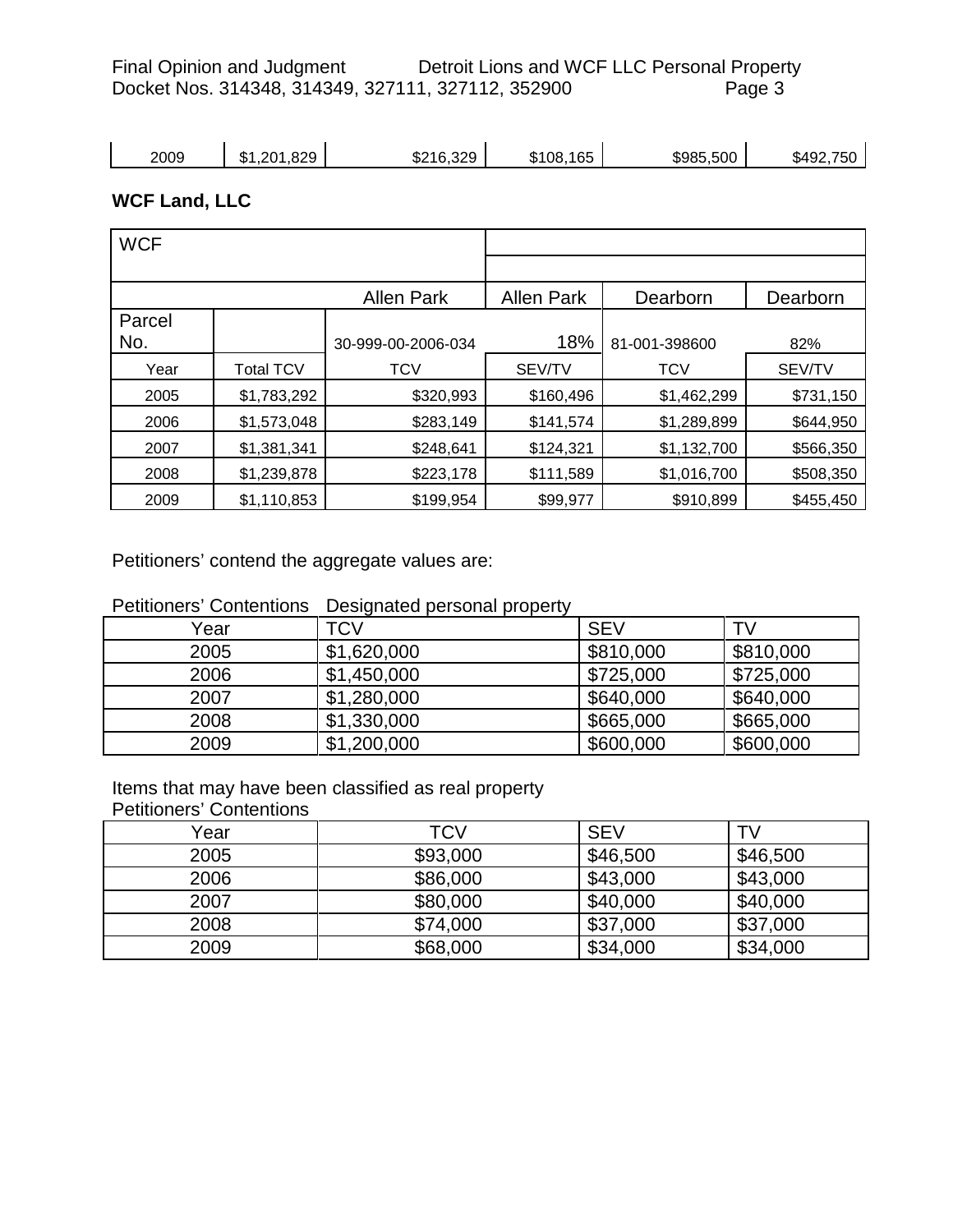The Tribunal finds the values shall be:

### **Detroit Lions, Inc.**

| Lions      |             |                    |                   |                |               |
|------------|-------------|--------------------|-------------------|----------------|---------------|
|            |             |                    |                   |                |               |
|            |             | <b>Allen Park</b>  | <b>Allen Park</b> | Dearborn       | Dearborn      |
| Parcel No. | Total       | 30-999-00-2003-003 | 18%               | 84-0001-398700 | 82%           |
| Year       | <b>TCV</b>  | TCV                | <b>SEV/TV</b>     | <b>TCV</b>     | <b>SEV/TV</b> |
| 2005       | \$1,958,153 | \$352,468          | \$176,234         | \$1,605,685    | \$802,843     |
| 2006       | \$1,446,817 | \$260,427          | \$130,214         | \$1,186,390    | \$593,195     |
| 2007       | \$1,315,731 | \$236,832          | \$118,416         | \$1,078,899    | \$539,450     |
| 2008       | \$1,294,634 | \$233,034          | \$116,517         | \$1,061,600    | \$530,800     |
| 2009       | \$1,201,829 | \$216,329          | \$108,165         | \$985,500      | \$492,750     |

## **WCF Land, LLC:**

| <b>WCF</b> |             |                    |                   |               |               |
|------------|-------------|--------------------|-------------------|---------------|---------------|
|            |             |                    |                   |               |               |
|            |             | <b>Allen Park</b>  | <b>Allen Park</b> | Dearborn      | Dearborn      |
| Parcel     |             |                    |                   |               |               |
| No.        | Total       | 30-999-00-2006-034 | 18%               | 81-001-398600 | 82%           |
| Year       | TCV         | <b>TCV</b>         | SEV/TV            | <b>TCV</b>    | <b>SEV/TV</b> |
| 2005       | \$1,347,168 | \$242,490          | \$121,245         | \$1,104,678   | \$552,339     |
| 2006       | \$1,193,565 | \$214,842          | \$107,421         | \$978,723     | \$489,362     |
| 2007       | \$1,051,465 | \$189,264          | \$94,632          | \$862,201     | \$431,101     |
| 2008       | \$951,011   | \$171,182          | \$85,591          | \$779,829     | \$389,914     |
| 2009       | \$855,621   | \$154,012          | \$77,006          | \$701,609     | \$350,805     |

# **Background and Introduction**

At issue for the tax years under appeal is the true cash value for the personal property located at the Detroit Lions Training Facility located at 222 Republic Drive, Allen Park, Wayne County. The property is located in both Allen Park and Dearborn. The Tribunal in a prior decision determined that the split between the two cities is 82%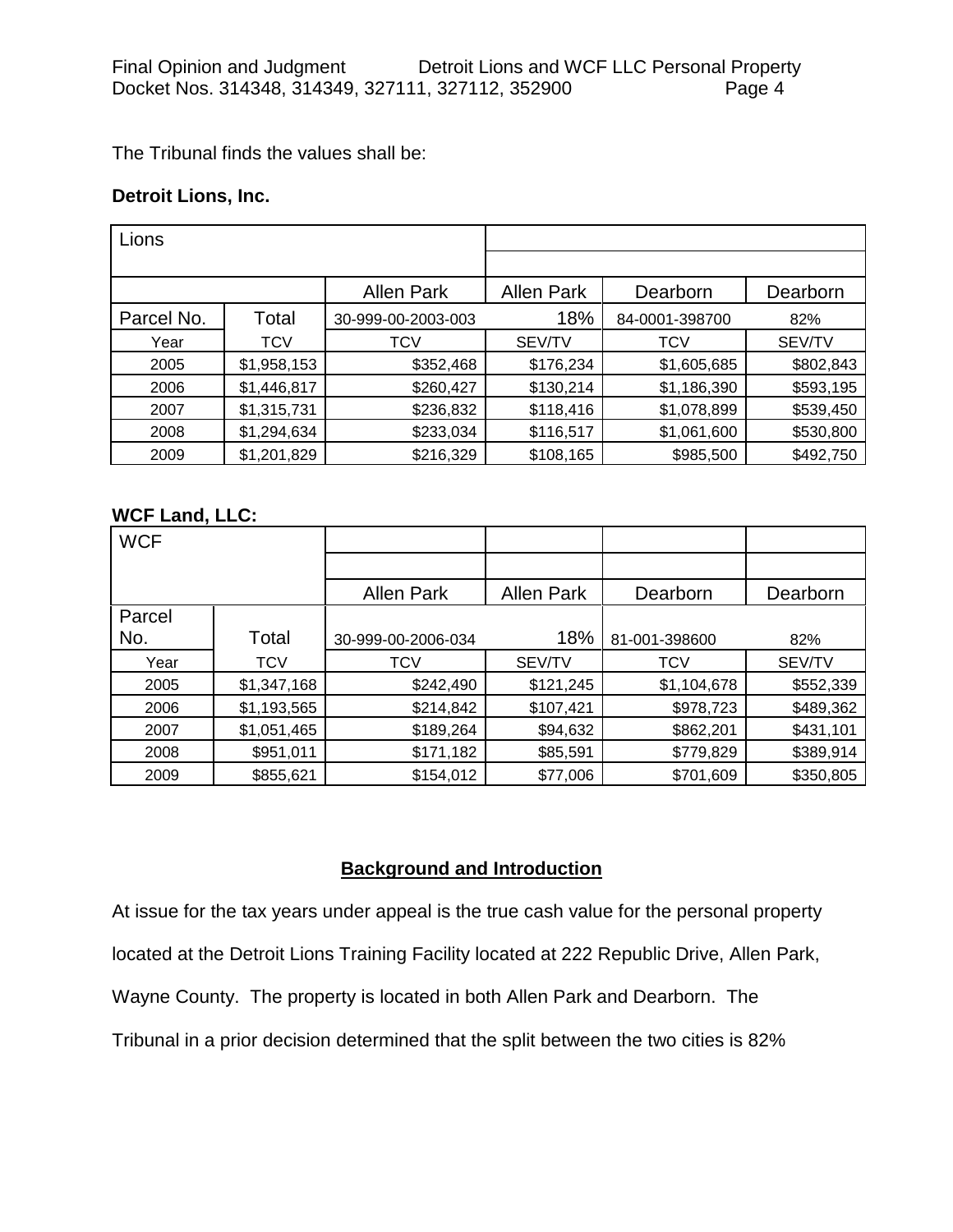located in the City of Dearborn leaving the remaining 18% located in the City of Allen Park. WCF and Lions file separate personal property statements.

Petitioners argue that Respondents have overvalued the personal property. Petitioners have a market appraisal of the subject property. Petitioners claim that the values submitted are not auction values, but on-line information that Petitioners believe will establish what the market is for various items of personalty. Petitioners challenge the cost new-less depreciation based upon State Tax Commission ("STC") multipliers. Petitioners state that their method is superior to mass appraisal techniques and that the value is in line with the definition of market value.

Respondents argue that Petitioners' inconsistent application of Clarkson's methodology, misrepresentation during testimony, and the failure to value all of the assets makes Petitioners' value grossly understated. Respondents state that using Petitioners' flawed methodology and the timely sales of the actual assets themselves if Petitioners' depreciation methodology was accepted would yield a much higher value. Respondents have prepared an audit of the subject property, which is the basis for their true cash value contentions.

## **Petitioners' Arguments**

Petitioners argue that the true cash value of the subject property is overstated. Petitioners' valuation was prepared through an appraiser with over thirty years of experience with a variety of personal property. Petitioners argue that the values are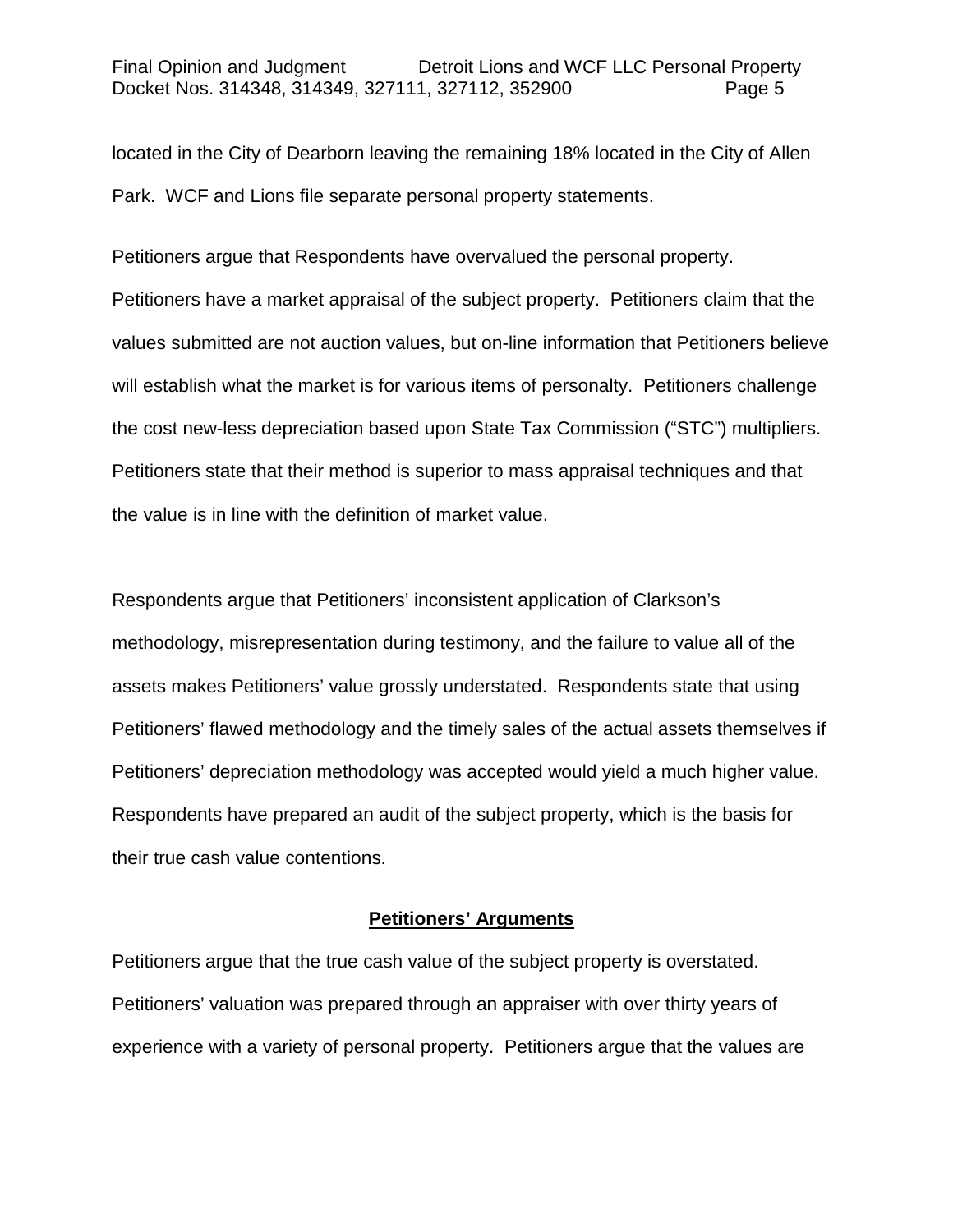not auction values, but rather are on-line information that establishes the market for various items of personal property located at subject property.

Petitioners also assert that a desk once owned by Harvey Firestone, founder of

Firestone Tire, and a customized golf cart should be deemed to be collectibles.

Petitioners assert that neither asset belongs to the Lions or WCF.

Petitioners' Admitted Exhibits:

*P-1 Petitioners' valuation disclosure* dated January 16, 2010; TCV as of December 31, 2004; December 31, 2005; December 31, 2006; December 31, 2007;and December 31, 2008.

*P-2 Technical Valuation Services letter*

*P-3 April 5, 2010 eBay buy-it-now* for MTS Shoulder Press Gym Equipment

## Petitioners' Appraisal

Michael Clarkson, personal property appraiser, was qualified as an expert in personal property valuation. He described the process that he used to determine the market value of the personal property. He stated that a physical inspection was made of the subject property with the management initially for approximately three days in 2003 and again in the spring of 2005. The actual appraisal process is explained to the client, and then the property is walked through, room by room, area by area, noting what is located in the area. During the walk-through, an inventory of the personal property items is taken as well as their condition and any identifying characteristics of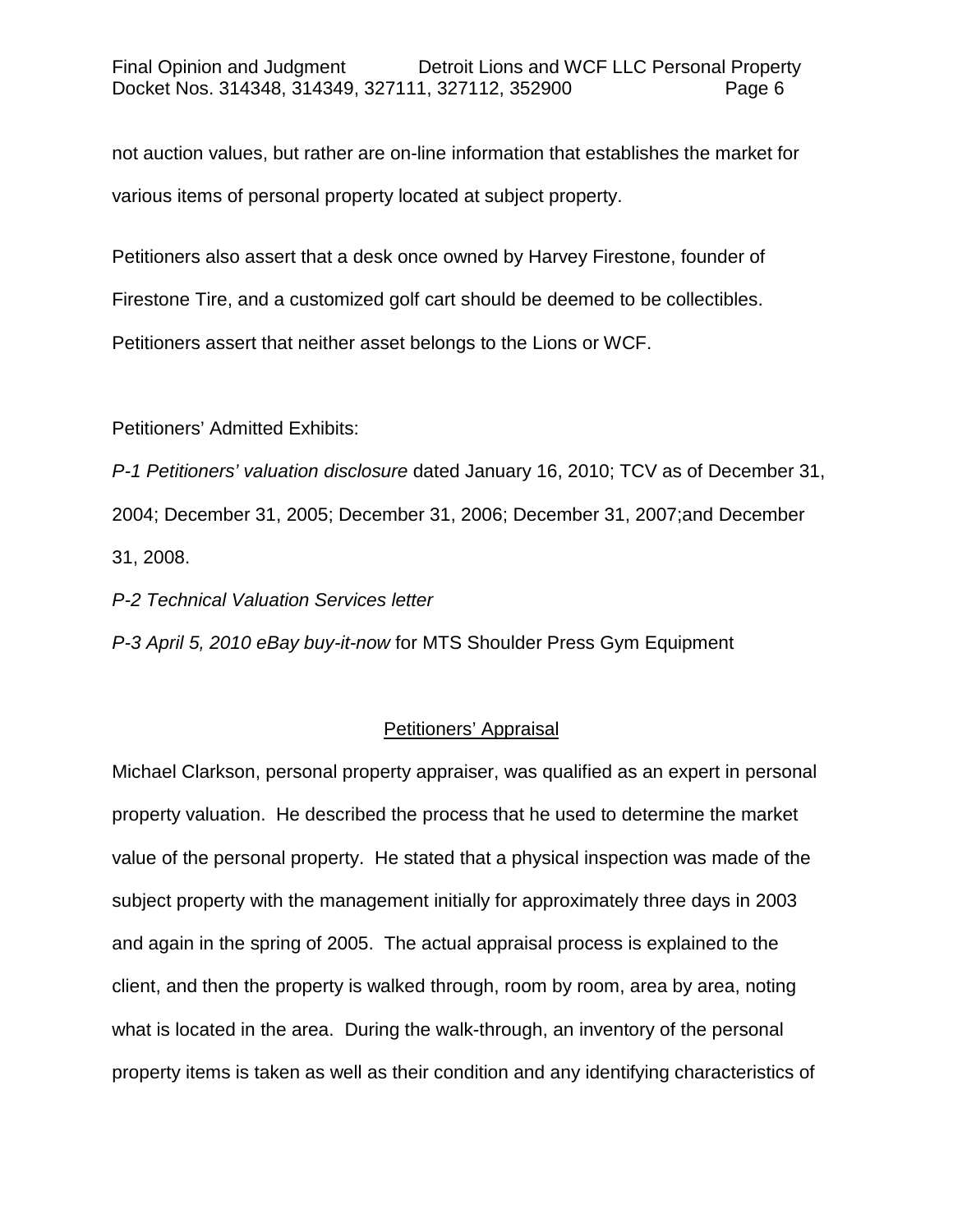#### Final Opinion and Judgment Detroit Lions and WCF LLC Personal Property Docket Nos. 314348, 314349, 327111, 327112, 352900 Page 7

the property that will assist in determining a market value. After the inspection, Clarkson meets with management to see if something was missed or if any corrections are in order. He also determines if any additions or disposals have been made for all the tax years at issue that will need to be added to or deducted from the property.

Clarkson determined that the highest and best use of the assets is for what they were originally manufactured for. He estimated that there were close to a thousand assets. Not every asset has marketability; the new assets or special purpose ones are unique and do not have an active market. In those instances Clarkson used a cost approach.

The types of personal property located at the subject property includes: furniture, office machines, athletic exercise and training equipment, as well as video equipment. Outside, the equipment included grounds-keeping equipment, and athletic practice equipment.

After the inspection, Clarkson notes the make, model and condition of equipment. He then uses the internet and e-commerce sites to find similar assets. After the proper item is found Clarkson prints out the page or he requests a printed quote. Prior to the internet, he would use magazine subscriptions, and phone calls to various equipment suppliers to develop a cost estimate.

When questioned if freight, tax, or installation costs were included, Clarkson testified:

The individual items are valued where they are on site. You don't have to move them anywhere. A purchaser can buy a piece of furniture at the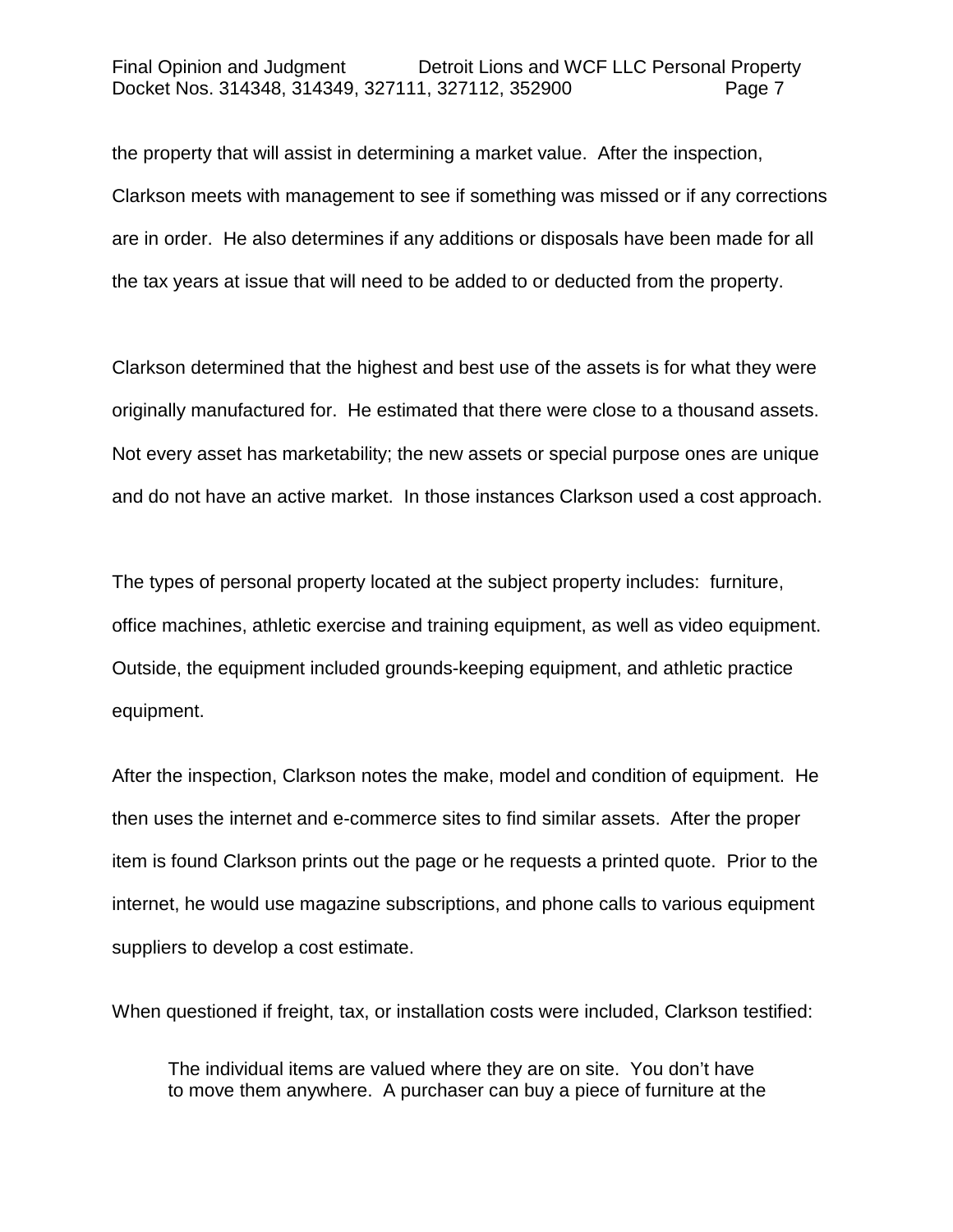Detroit Lions training camp if it was for sale or they could go across the street and buy similar furniture down the road or in another city to buy similar furniture. So it doesn't need to be moved to anywhere.

I always consider two things when you're making an appraisal, performing an appraisal. One is that a willing buyer and willing seller are two different entities or persons and that the owner is always the seller. And in that case, there's no need for installation cost because a purchaser is not going to pay the seller for costs that he incurred to move it around from one place to the next. Tr. Vol 1, p 67.

Clarkson testified to his appraisal for the years at issue. Using samples of various items he testified as to the number, age, and condition and indicated from what page the print-out from eBay was located. He explained that P-1 pages 14-36 are assets of the Lions, pages 22-60 are WCF assets for tax years 2005, 2006, and 2007. The assets without asset numbers were determined to be items purchased as part of the build-to-suit agreement with Ford Motor Land Development. Clarkson stated that pages 76 through 139 of P-1 contain the same format for tax years 2008 and 2009.

When questioned on what type of equipment was used, Clarkson testified "There's no two same pieces of equipment. They're all similar. Similar make, similar model, similar condition. And if they differ, you adjust for that." Tr Vol 1, p 157. Clarkson stated that age didn't matter.

Clarkson testified on cross that the Chiropractic table<sup>[1](#page-7-0)</sup> is the eBay print-out that describes the Deluxe Hill elevation air drop chiropractic table. The description does not include a weight limit.

<span id="page-7-0"></span> <sup>1</sup> P-1 page 55, item 353, page 201, reference no. 1138.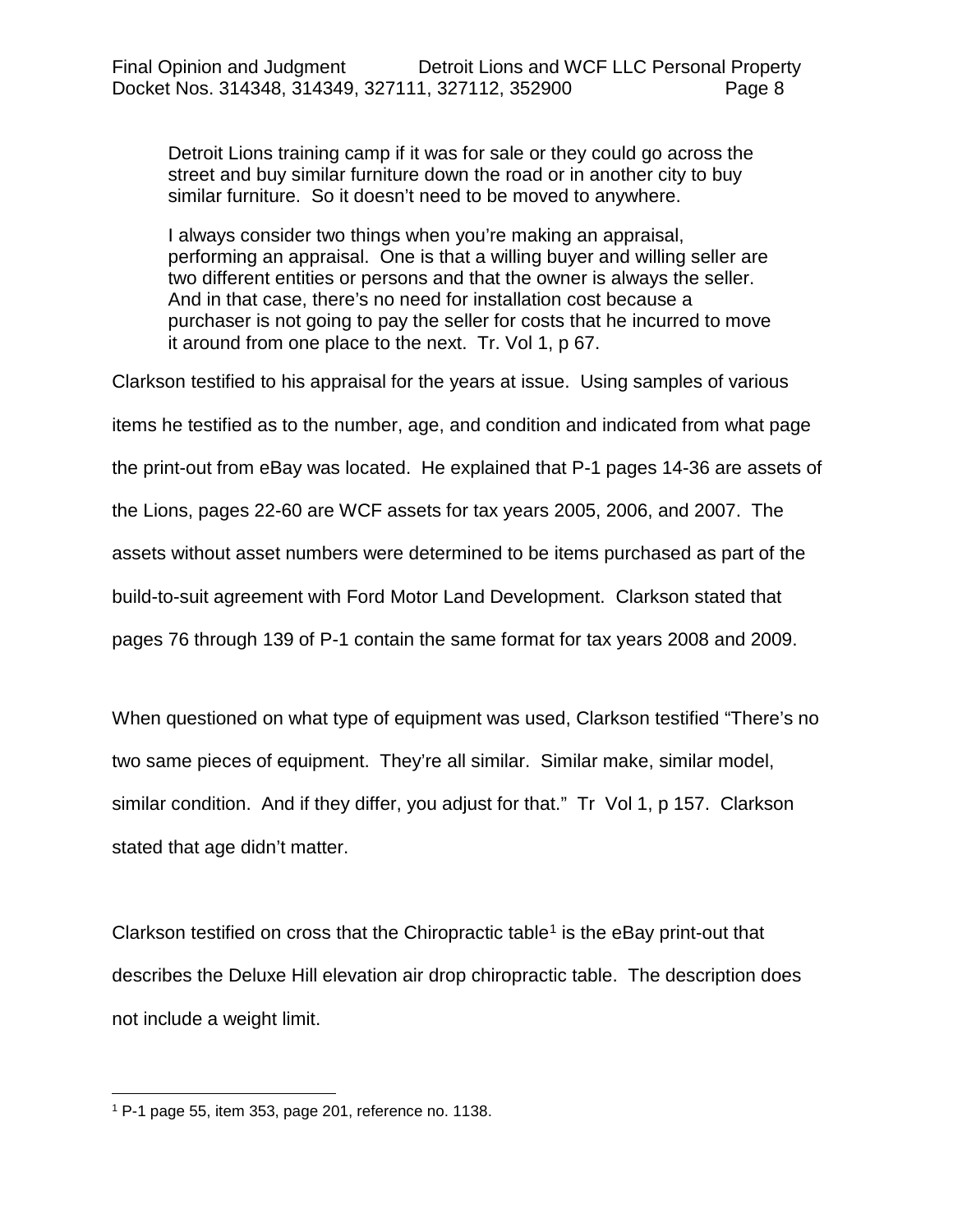The MTS shoulder press made by Life Fitness was a 2004 purchase; however, a similar professional model was substituted. The \$5,476 actual 2004 acquisition price was of no consequence to Clarkson. He valued the MTS shoulder press at \$1,500 as of December 31, 2004. He further testified that:

Business personal property and exercise equipment specifically have diminished values as soon as they're bought. Their value drops rather quickly in the early part of their life. And there's readily available refurbished equipment all over the marketplace. And I used the market approach for that. Vol II p 43.

Clarkson stated that he doesn't consider the original purchase or acquisition price as a sale. He testified that for item [2](#page-8-0)77 on the asset schedule<sup>2</sup> he analyzed 90 chairs for the NFL players to sit on. The reference page 1690 shows stackable side chairs by Halm at \$39 for four chairs. When questioned if the chairs would stand up to the abuse of an offensive lineman he answered in the negative. He made a 250% adjustment to the buy-it-now price.

Clarkson did a cost-less-depreciation for some items and used Marshall Swift for depreciation on the remaining assets. Although on cross he testified that for the 20% depreciation factor for the laptops, that he did not use any particular table. He did not know the instances where he used original cost if freight and sales tax were included.

Clarkson made no other adjustments other than what was discussed. He made no market based adjustments<sup>3</sup>. He did explain the time adjustments as:

<span id="page-8-0"></span> <sup>2</sup> P-1 p17.

<span id="page-8-1"></span> $3$  Tr Vol I p 172.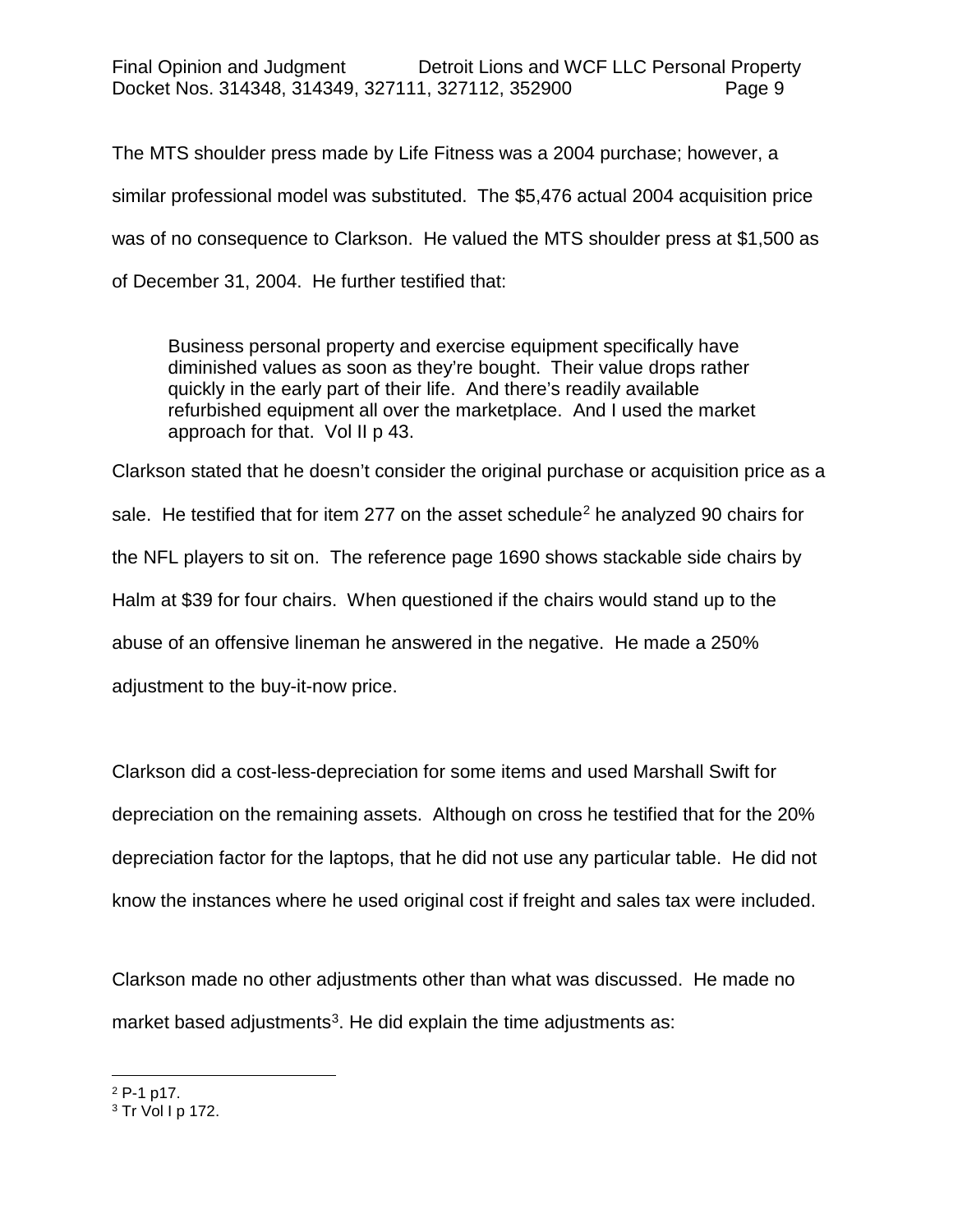Because it's a retrospective appraisal, I have to look at the market now and adjust backwards for the effect of time, value, money and depreciation. And I had various factors to appreciate the item from the latest value to the earliest value.

In other words, if it's worth a certain amount of money now, it's going to have less depreciation in the prior year. And so therefore, it should be worth a little bit more. So I add value going backwards. Tr Vol II p 53.

A second appraisal was prepared to include ten items that were not included in Clarkson's appraisal. Items included auditorium seats, built-in display cabinet, lockers, hood ranges, washer and dryers. The aggregate true cash value ranged from \$93,000 as of December 31, 2004, to \$68,000 as of December 31, 2008. The cover letter states: "The function of this letter is to appraise certain items owned by the Detroit Lions Inc, located at DLTC, and may have been previously classified on the local property tax rolls as real property." P-2 p 1.

Clarkson was questioned on cross on various assets, the acquisition cost versus the "market" price, why some assets were left off the appraisal, why some of the assets were based on cost, and his method of depreciation. Clarkson was provided asset lists with depreciation schedules for each year in contention. He did not, however, remember receiving asset schedules for WCF. He did find that the sports memorabilia or collectibles would have additional value.

The actual field turf for the indoor practice field was not considered by Clarkson to be personal property. He did not see a customized Mustang golf cart.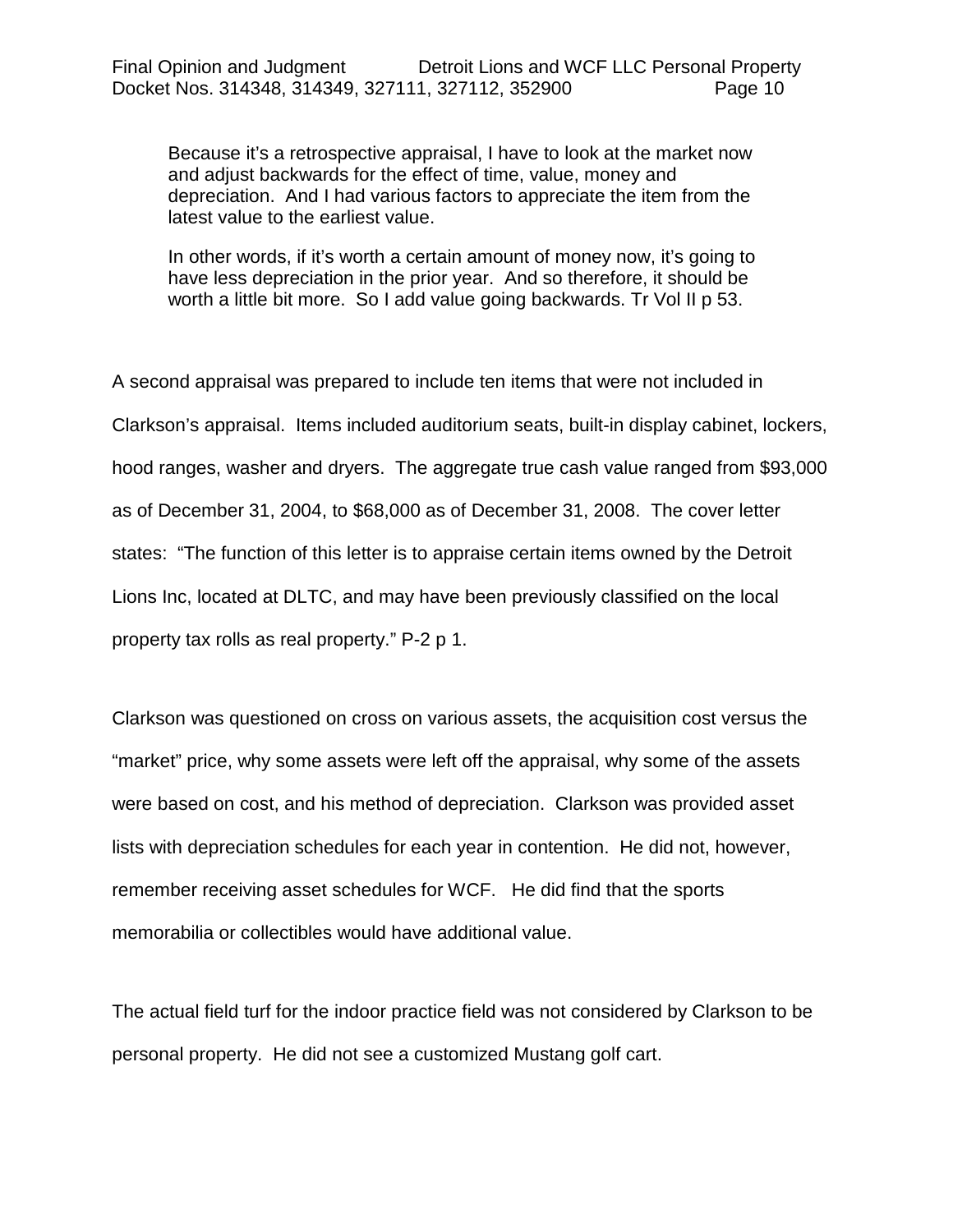#### Witness Lesnau

J. Thomas Lesnau, senior vice president and chief financial officer for the Detroit Lions, testified that he was in his  $32<sup>nd</sup>$  year with the Lions. Lesnau testified in detail regarding the history of the Lions practice facility. The lease on the real estate was designed as a build to suit with an agreement between Ford Motor Land Development and the Detroit Lions, Inc. The lease contained an option to purchase. Approximately 18 months into the lease the cost was determined to be prohibitive. Other means of financing a buy-out were pursued as the Lions did not have sufficient finances to purchase the facility. An option to purchase out of the lease was assigned to Mr. Ford, who formed a single entity, WCF Land, LLC. WCF purchased the facility and rents it back to the team. The original lease that was purchased included the cost of items of personal property.

The original lease included cost for everything in and outside of the practice facility. The hoods and ranges were built into the facility or of a permanent nature. The coolers, kitchen sinks, stainless steel countertops and a buffet table that is bolted to the floor are all part of the original lease. The most notable issue related to the broadcast studio, which was in the original build-to-suit; however, the original intended use never came into practice. Lesnau believes that it is obsolete to the point where they would have to replace it if it were to be utilized.

WCF's purchase of the personal property was based on the original cost contract. Ford Land had to provide a listing of the assets so that WCF could allocate costs. The cost was \$2,368,731 and \$41,000,000 for the real property. However, under generally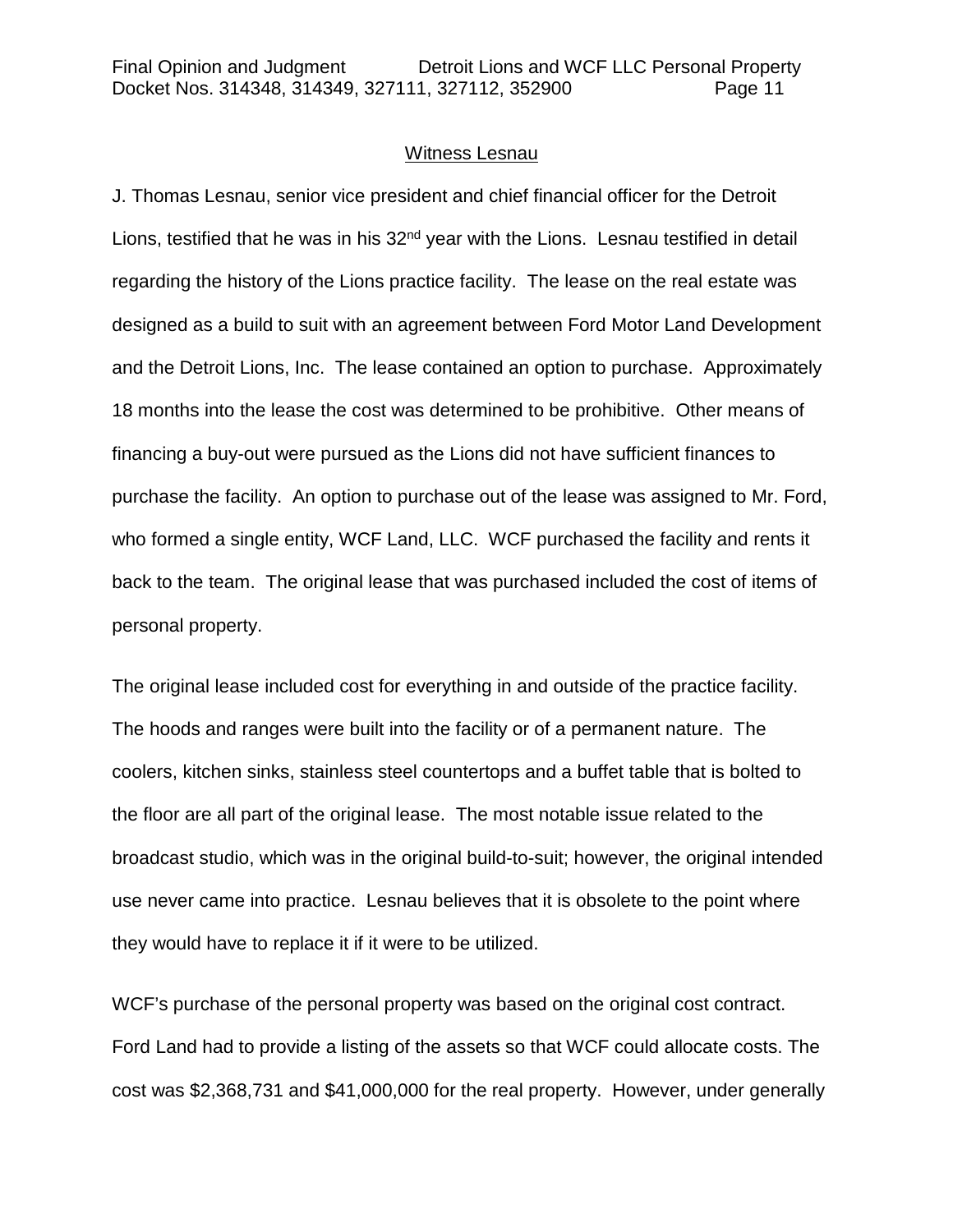accepted accounting principles the excess over costs to various assets had to be marked up because the purchase price was in excess of the original cost. \$2,471,000 is the amount reported every year on the personal property statement for WCF with no additions and no deletions. Lesnau believes that the price paid by WCF for the personal property was not based on a market analysis but on the option price of the agreement. The price was in excess of costs. Lesnau estimated that there was an imputed internal rate of return based on costs over the period held of approximately 18.1% for the total project, including the real property.

Lesnau stated that he did the walk-through with Lott, not Clarkson, for a day. He assisted with the listing as they went through each of the rooms and tried to correspond the listing back to some of the fixed asset records. The fixed asset system is an FAS system. Lesnau indicated he had personal knowledge of the assets that were brought from the Lions Pontiac location or were acquired. He testified that the remainder was Ford Motor Land Development assets that had been purchased in conjunction with the build-to-suit construction of the building. A cost report by White Olsen included various items of property, such as carpeting and kitchen equipment. The same cost report was an exhibit in the real estate hearing on the property tax matter. The cost report was briefly discussed, but no exhibit was offered in the instant case.

Lesnau testified that he actually did the listing of the personal property assets because he knew which entity owned each asset. It took him one day to go through the building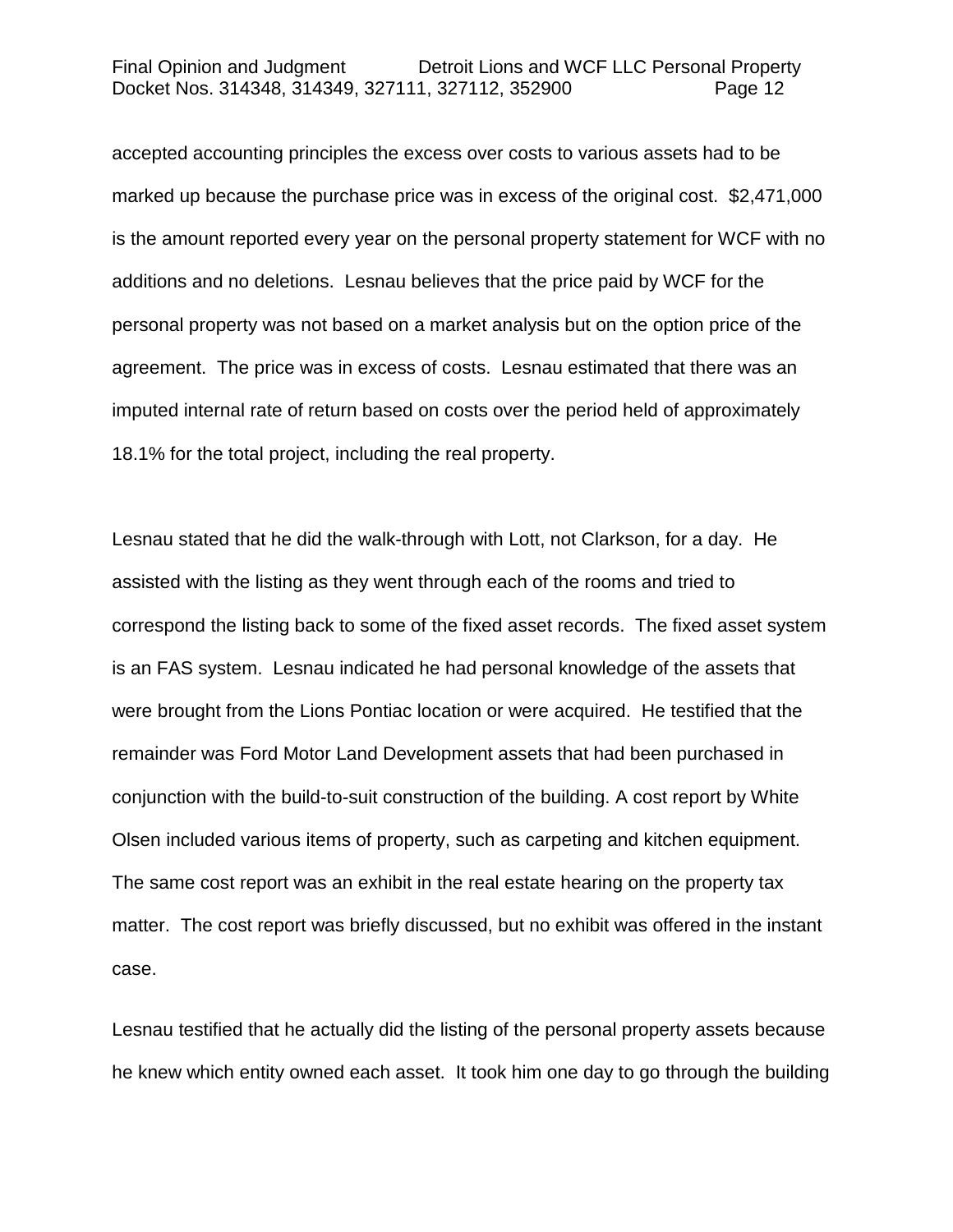and two days to prepare a list that separated the parcels by asset according to the owner. Lesnau is a CPA and files the personal property statements for both entities. He was not aware that Clarkson spent three days inventorying, but stated that it was Lott that did the actual physical inventory and Lesnau himself did the asset listing. Each year based on the fixed asset records, any assets or deletions during the fiscal year were sent to Clarkson.

Lesnau explained that the x-ray machine from Pontiac was obsolete and Ford Motor Land Development found that they had a lien on a used x-ray machine that was used for the Olympics in Utah. Ford Motor Land Development traded the existing x-ray machine for the one with newer technology. The current x-ray machine is used on a limited basis. The newer technology sends film directly to the computer files and can be e-mailed to the doctors. Lesnau opined that the equipment was originally state of the art, but seven years later it is not, especially the x-ray machine.

Lesnau testified that "the chairs are a little beefier than regular chairs but not special." He did note "They're just heavy duty chairs that you can get the upgrade. We've already had to replace half of the chairs basically because the original set of chairs, the legs are falling off and caving because people are leaning back on them and breaking the legs." Tr Vol I p 75-76.

#### Respondents' Argument

Respondents believe that the subject property's assessment does not exceed the applicable ratio of the property's true cash value, and therefore the properties'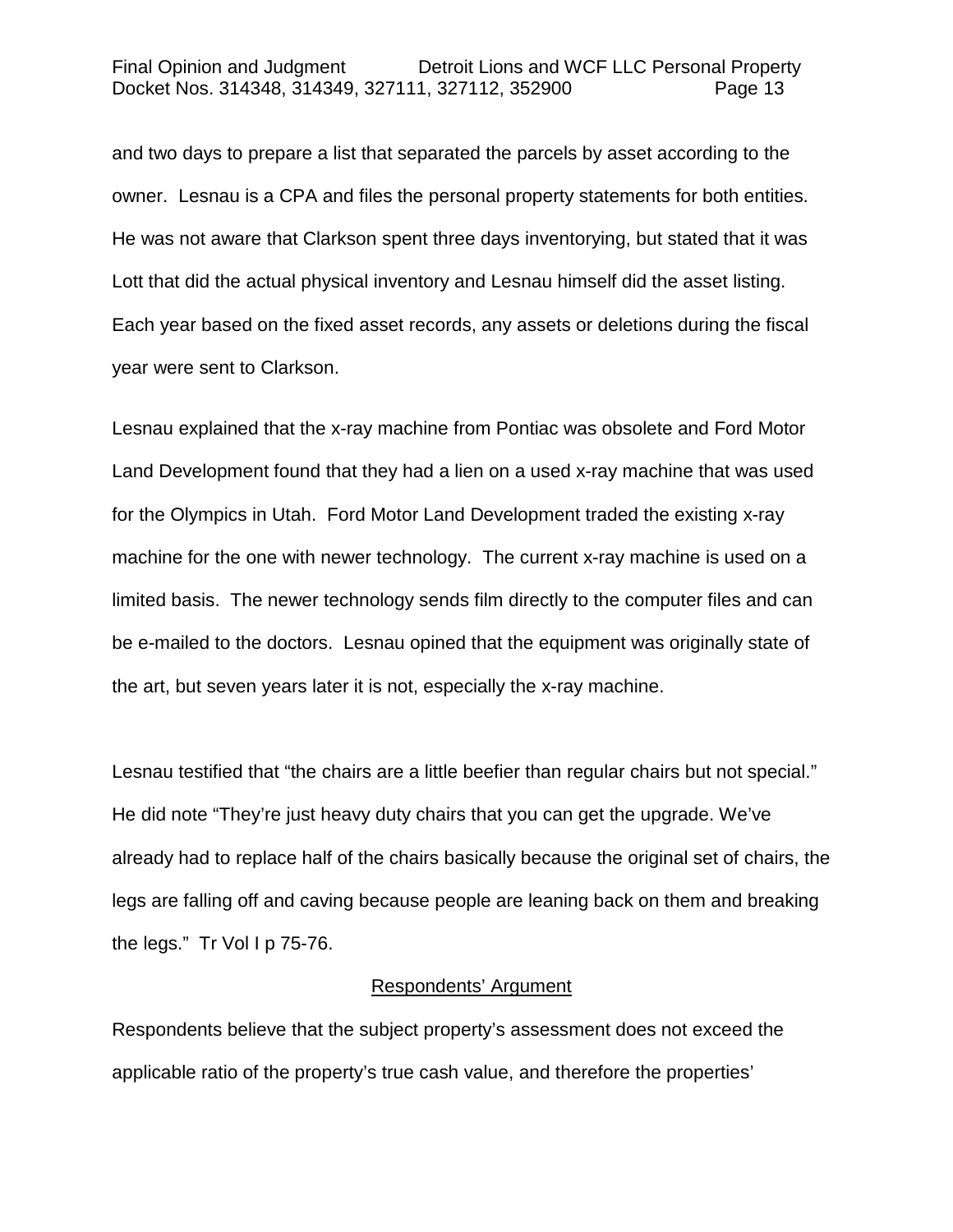## Final Opinion and Judgment Detroit Lions and WCF LLC Personal Property Docket Nos. 314348, 314349, 327111, 327112, 352900 Page 14

assessments are valid under Michigan Law. Respondents have submitted an audit of

the subject properties. The only witness for Respondents is Alphonso Consiglio, a

personal property auditor and a Level III Assessor. Consiglio is Regional Manager for

Tax Management Associates, Inc. ("TMA"). Consiglio was qualified as an expert

witness. Respondents do not have the burden of proof, but have the burden of

persuasion if the Tribunal determines that Petitioners have met their burden of proof.

Respondents' admitted exhibits are:

R-1 Valuation disclosure for MTT Docket 315349; parcel number 84-001-398600. R-2 Valuation disclosure for MTT Docket 327111 and 352900; parcel number 84-001- 0001-398700.

R-4 Personal Property Statements with asset list.

R-7 Expanded version of Ford Motor Land Development sale to WCF Land LLC.

## Respondents' Audit

Consiglio testified that he does cost reconciliation between the financial records,

statements, depreciation schedules or fixed asset schedules that are maintained. He

then reconciles the information from that point to the personal property statements to

determine what is or is not reported. While an on site inspection is done, a physical

inventory is not part of the audit. A personal property audit was explained as a cost

reconciliation of the taxpayer's financial records to the personal property statements

that are filed.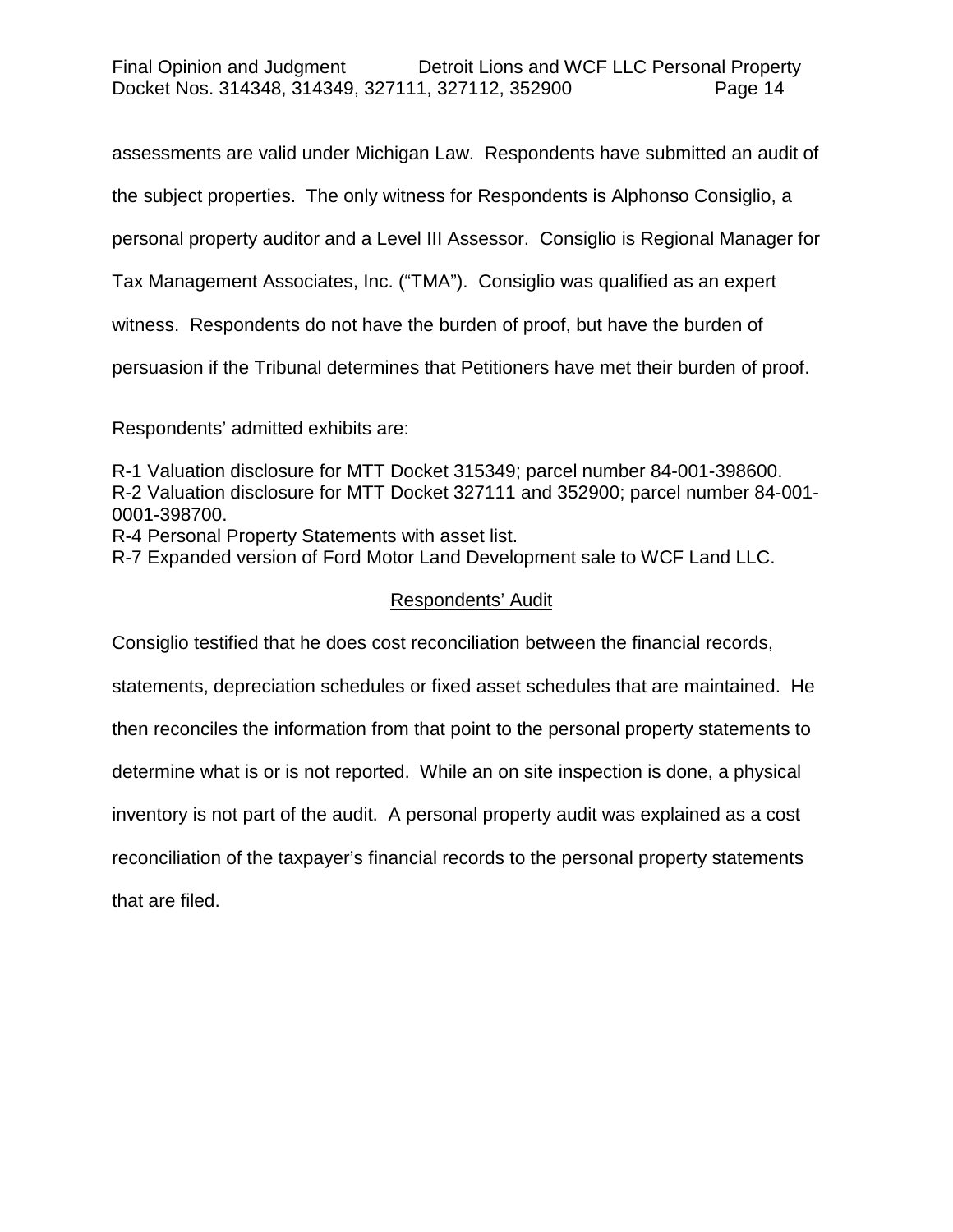Consiglio audited the Lions and WCF for the City of Dearborn. The audit resulted in the true cash value of both entities and then the appropriate allocation per both Respondents. He testified that the true cash value of both entities is as follows<sup>4</sup>:

| <b>Detroit Lions</b> |             |      | <b>WCF Land LLC</b> |
|----------------------|-------------|------|---------------------|
| Year                 | TCV         | Year | <b>TCV</b>          |
| 2005                 | \$1,958,153 | 2005 | \$1,783,292         |
| 2006                 | \$1,446,817 | 2006 | \$1,573,048         |
| 2007                 | \$1,315,731 | 2007 | \$1,381,341         |
| 2008                 | \$1,294,634 | 2008 | \$1,239,878         |
| 2009                 | \$1,201,829 | 2009 | \$1,110,853         |

Consiglio testified that some changes were made to the personal property statements as a result of the audit. There was an agreement with WCF and the preparer in the earlier years as to what assets should be included on the personal property statements. Those assets were added for WCF. The Lions statement had some adjustments for classification of assets. Some broadcasting equipment was dropped off and was added back to the value. He testified that Lesnau and staff do a great job preparing the personal property returns.

Consiglio explained the following procedure was followed:

We met with Mr. Lesnau in 2006 and we were provided the trial balances and fixed asset schedules for the Detroit Lions. We reconciled the trial balance to the fixed asset schedules and then reconciled those schedules to the personal property statements that he filed for the Detroit Lions.

Aside from errors and classifying the property in the correct groups according to the State Tax Commission rules, and there's some

<span id="page-14-0"></span> <sup>4</sup> Tr Vol III pp 11,12.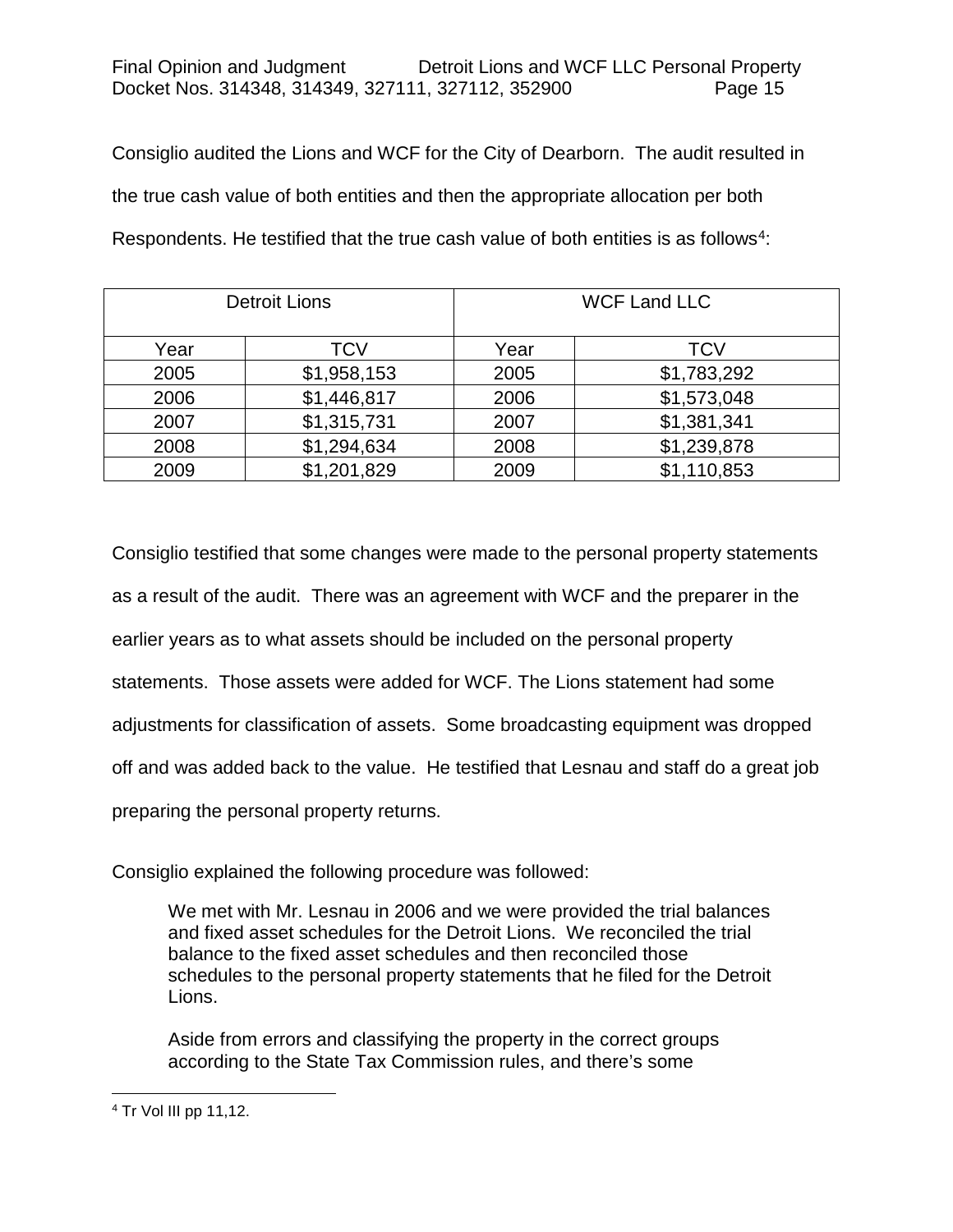exceptions by tax year of some income not being reported, our audit pretty much confirmed the personal property statements that he has filed or that was being filed by the Detroit Lions.

For WCF land, as we've talked as Mr. Lesnau talked about earlier, the schedule of assets were identical for all years under review. So it was just a matter of putting those schedules in the appropriate acquisition years, applying the State Tax Commission multipliers by category and that's how we generated the true cash value indications. Tr Vol II p 166, 167.

The City of Dearborn did not have Lions on the 2005 original assessment roll. Thus, based on the audit the City of Dearborn petitioned the State Tax Commission ("STC") to increase the assessment. The STC accepted the request and increased the 2005 assessment for the Lions in the City of Dearborn (parcel 84-0001-398700).

Consiglio testified that his understanding of the STC multipliers used for personal property is that they are a valuation multiplier. He stated that they trend costs and are a composite multiplier of a trending factor and a depreciation factor, or it is the trending of costs over time. According to Consiglio, when something is purchased ten years ago and it has to be valued today, the multiplier attempts to trend the cost up or down to the current day as well as include some depreciation.

Consiglio found that some Lions assets that were disposed of in 2007 were not included in Clarkson's earlier report. Those assets had an original cost of \$1,214,497. One example is the Lions schedule of assets (R-4 p 31), asset number 198 was not disposed until 2007 and should have been on Clarkson's report with a cost new of \$273,000 and a depreciated cost of approximately \$46,475 as of December 31, 2004 and approximately \$46,000 for each remaining year.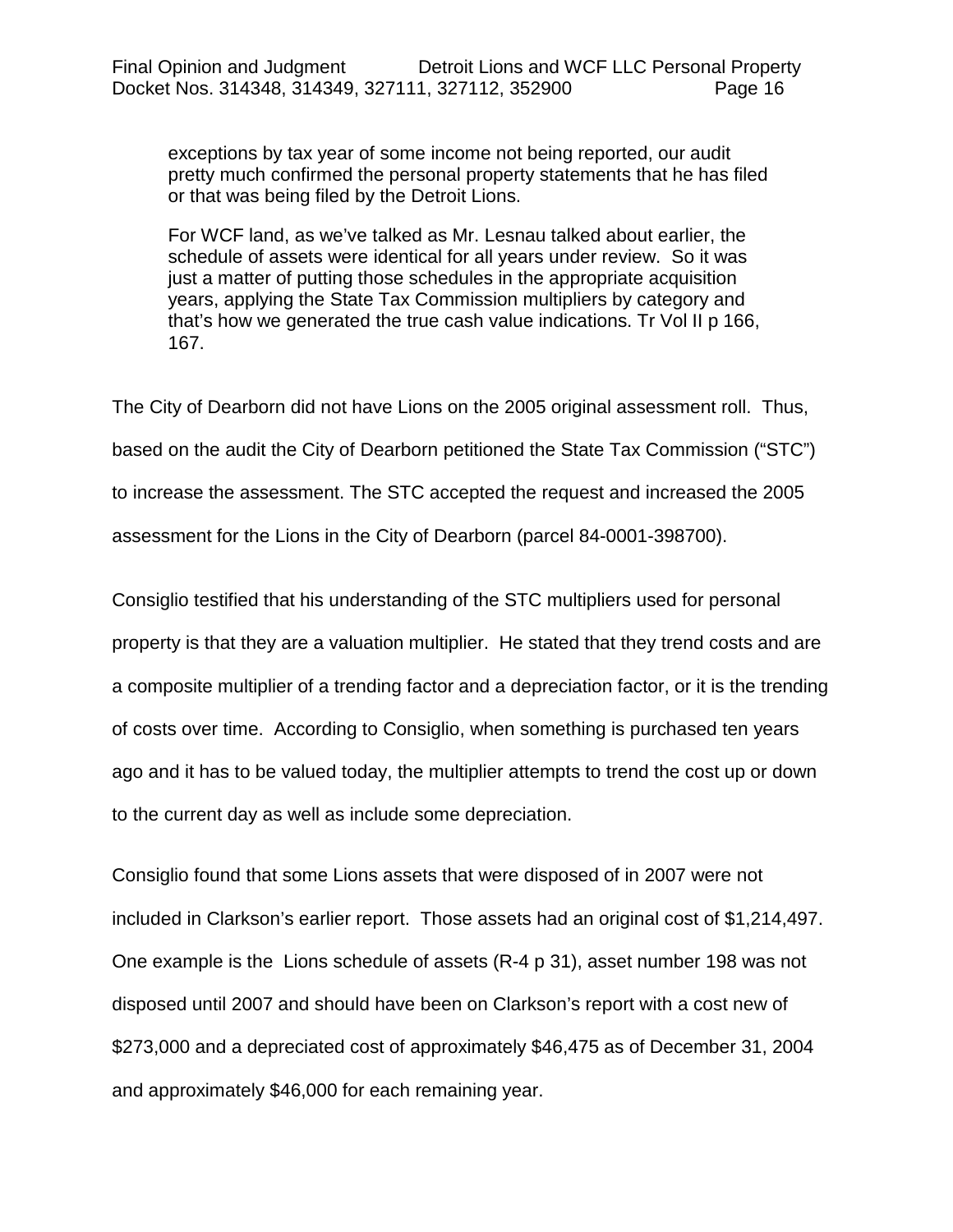After cross checking Clarkson's asset listings, Consiglio determined that Clarkson did not value most of the WCF assets. The only WCF assets that Clarkson included were \$723,000 in furniture and fixtures and \$16,419 in kitchen equipment, for a total of \$739,918. Clarkson did not value approximately \$1.2 million dollars in equipment for WCF. The true cash value (with multipliers) of property that Clarkson did not include for WCF is as follows<sup>5</sup>:

| Year | <b>TCV</b>  |
|------|-------------|
| 2005 | \$1,273,000 |
| 2006 | \$1,121,863 |
| 2007 | \$989,021   |
| 2008 | \$871,789   |
| 2009 | \$779,594   |
|      |             |

Consiglio was asked on cross if the audit was supposed to be independent in the

sense that he is suppose to make the determination of where an asset belongs. His

response was:

I don't believe so, no. I mean we go through and make, try to find out the facts about the assets. I mean, it's every audit you run into situations of questions of whether or not something has been valued with, as part of the building or not.

Those questions, either we review a real property record or we ask the assessor if those assets are included in the real estate assessment and ask their direction on how they want those assets treated.

I would not say that I have final say whether something's going to be treated as real or not. Tr Vol III p 74.

<span id="page-16-0"></span> <sup>5</sup> Tr Vol II p 210.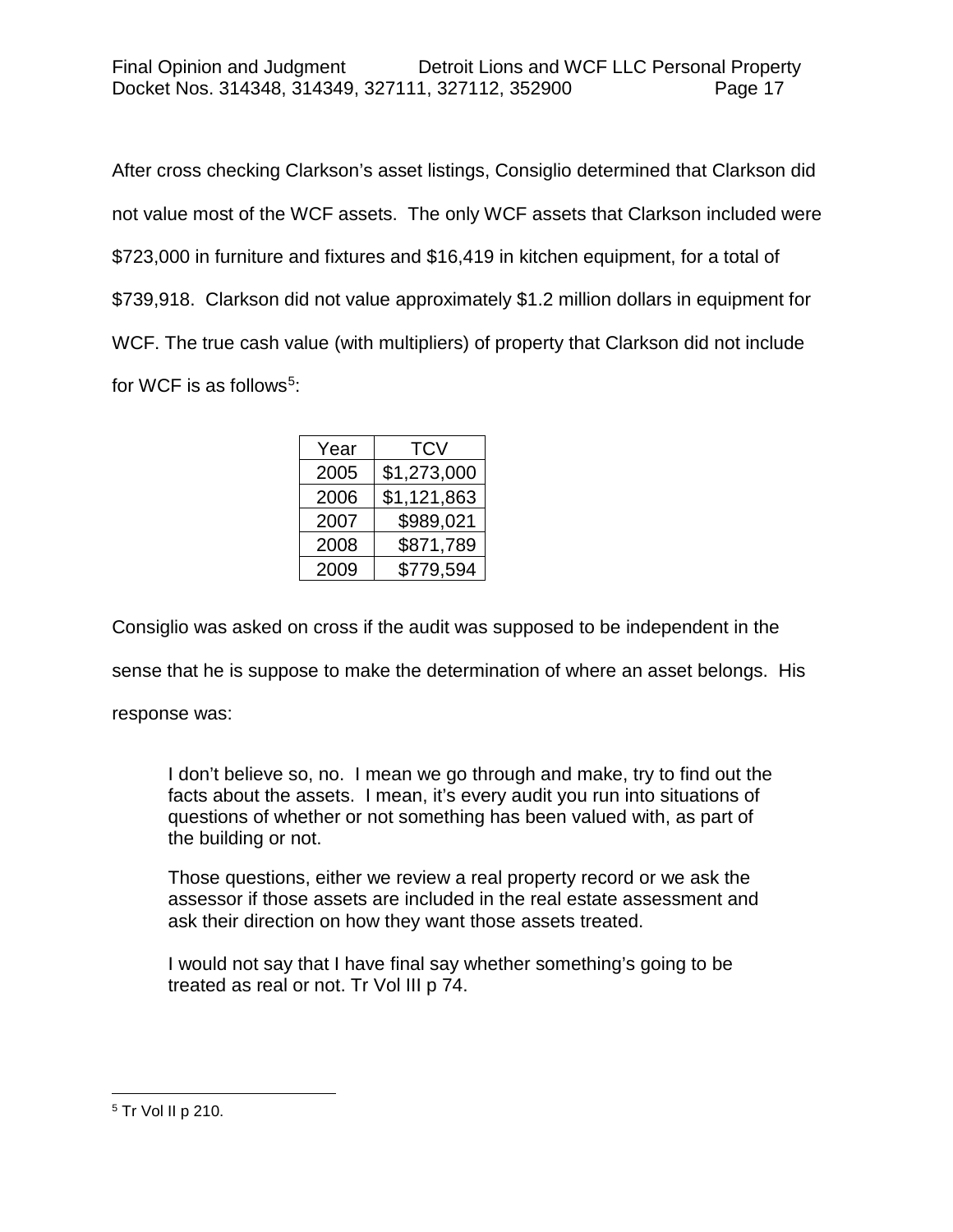When Consiglio was questioned on who made the decision on how some of the WCF

assets $6$  should be treated he stated:

These assets here that were not reported, we asked the City of Dearborn specifically how they wanted those assets treated.

If you go down further you see projection screens and sound equipment items that you would generally feel that are personal property in nature. When they saw this note here, we asked the City of Dearborn not only how these assets had been treated historically but how these assets should be treated under the audit.

And we were advised to treat them as personal property. That's why I included them. Tr Vol III p 75.

Lesnau testified that no assets were added or deleted from WCF's personal property statement. The assessment roll values indicate the depreciated values from the Ford Land original costs.

## Tribunal's Findings of Fact

<span id="page-17-0"></span>Petitioners were not able to convince the Tribunal that Clarkson's current valuation disclosure was a good replacement for the cost-less-depreciation approach used by Respondents. The theory of determining market value of personal property using an e-bay "buy now" price is an updated method used by personal property appraisers and *can* be a reliable method. The use of the Internet to determine the market value of each specific asset only assists the appraiser in accomplishing the task more efficiently. The ability to print out a specific page also assists the appraiser in documentation. Prior to the Internet, appraisers would have to call individual sellers of similar equipment without any paper documentation. However, the Tribunal finds that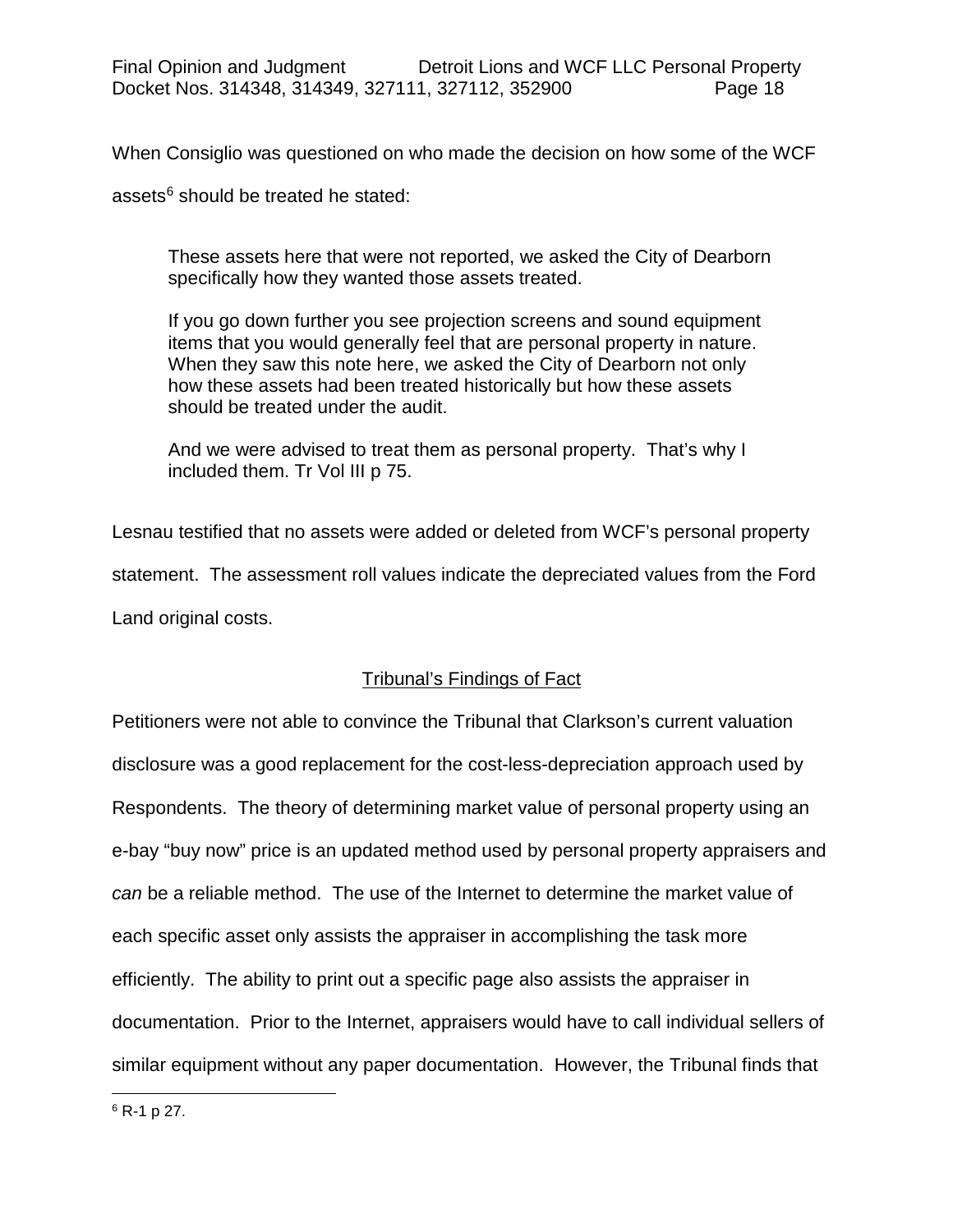Respondents were successful in determining that Clarkson's credibility in this instance was damaged.

Respondents' audit identified that Petitioners reported all of their personal property. However, some of the equipment was in an incorrect category resulting in the move of some computer equipment to the manufacturing equipment category. Respondents were not able, however, to testify what any individual asset was, or the value. Respondents were not charged with an inventory of the assets. Respondents followed proper audit procedures and did an acceptable cost approach. Respondents were convincing that the cost approach for the subject property was appropriate in light of the fact that Petitioners failed in their burden of proving that the assessment should be decreased.

Value is defined in Appraisal Institute, *The Dictionary of Real Estate Appraisal*, (Chicago: 4th ed, 2002), as: "The monetary worth of a property, good, or service to buyers and sellers at a given time."

The State Tax Commission<sup>[7](#page-18-0)</sup> discusses proper audit procedures as:

Verify that the taxpayer has reported the furnishings, machinery and equipment at usual selling price new in the year that each item was originally placed in service. In this regard, the following should be verified:

It should be determined whether the reported cost represents usual selling price new in the year that the property was originally placed in service. See Section O below for specific procedures. Reporting "rebooked costs" is permitted only in cases where the original historic cost and year are **neither** known **nor** reasonably ascertainable. If "rebooked" costs are

<span id="page-18-0"></span> <sup>7</sup> Michigan Department of Treasury, 2008 Property Tax Information, Personal Property Tax Tables; Introduction to Model Audit Program. http://www.michigan.gov/documents.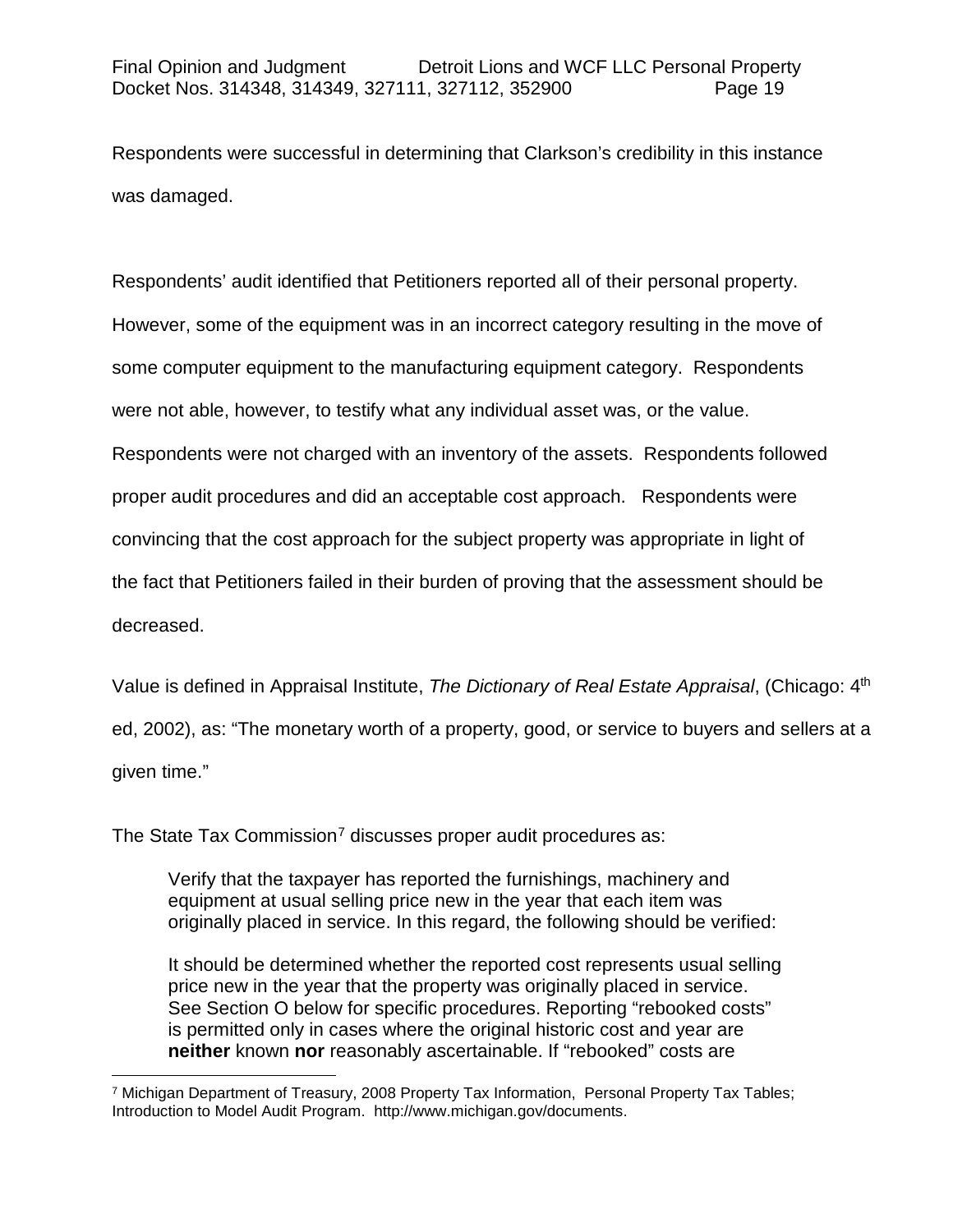reported, the assessor should appraise the property or follow another of the procedures outlined in the December, 2000, issue of the Michigan Assessor (see Introduction). b) It should be determined whether the cost is based on the correct "level of trade". In other words, the usual selling price is the price at which a dealer in the goods would sell the goods to the end user of the goods. (emphasis added) Frequently, the taxpayer will assert that the usual selling price is a price which he or she paid, even though he or she is not going to be the end user (this is particularly applicable to leasing companies) or, in the alternative, is the price at which he or she could sell the goods to a broker. In fact, it may be the broker who is the dealer and the usual selling price may be the price at which the broker would sell to the end user. c) If the taxpayer acquired a pre-existing business interest, the auditor should be alert to the fact that the allocation of the purchase price may be influenced by the relative bargaining power of the parties and by tax considerations. In addition, in the case of lease interests, the price paid may reflect the value of the income stream rather than the value of the property. (In other words, the value of the lease to the lessee, because of bargain purchase rights, etc. may not be included.)

The State Tax Commission prescribes the method to be used for the cost-less-

depreciation method. The STC does not cover in any bulletins the appropriate method

to determine the market value of the assets. The Tribunal is on its own when

determining the true cash value of personal property assets.

In theory, using a buy-it-now page from the internet is a useful tool, if and only if, the time frame is appropriate and the actual property is of sufficient age that a replacement or rebuilt property would be an acceptable substitute. The market approach should utilize actual sales or offerings of properties that are of similar age, manufacturer, and condition. Petitioners emphatically stated that the age of equipment does not influence the value. The Tribunal finds that the age, condition and actual manufacturer or an appropriate substitute is the basis for comparing an asset to what anyone could purchase as an acceptable substitute. However, when assets are newly acquired or a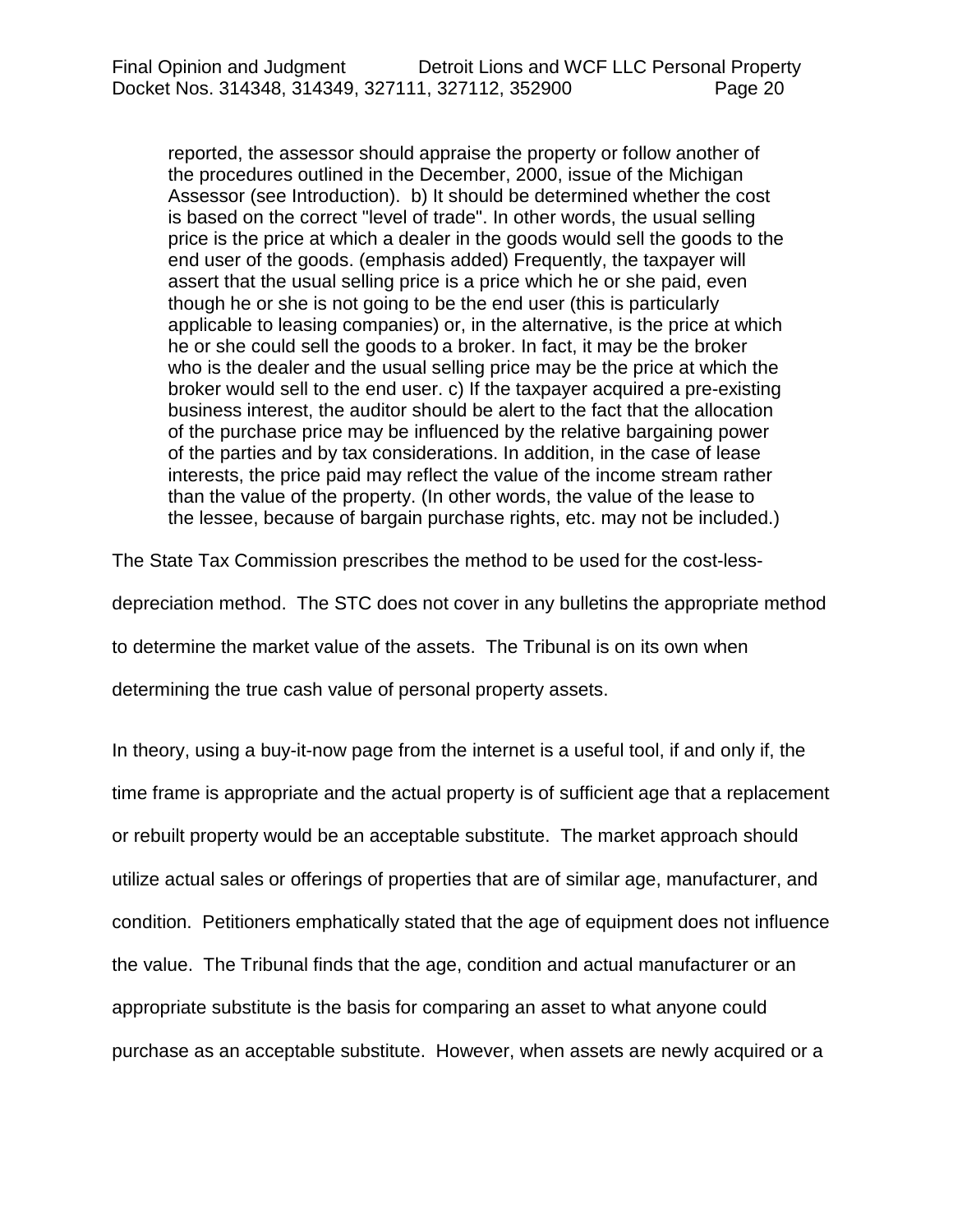few years old, the actual acquisition price and any accrued depreciation are applicable and cannot just be cast aside, contrary to Petitioners' testimony.

The Tribunal finds that Respondents' request that the Tribunal consider Clarkson's whole methodology to be slipshod in nature is appropriate. The misrepresentation that Clarkson did a three-day inspection listing assets was rebutted. Lesnau testified that he did an inspection with Lott, and Lesnau did the listing and sent it to Clarkson. Lesnau testified that he provided Clarkson with the asset listing for each entity; however, Clarkson was not able to distinguish in his valuation disclosure the assets for Lions or WCF.

By matching the assets, Consiglio was able to convince the Tribunal that Clarkson omitted the majority of assets belonging to WCF. The exception was for \$723,499 of furniture and fixtures and \$16,419 in kitchen equipment. He also missed the 2008 acquisitions for the Detroit Lions. The original value of the WCF assets omitted from Clarkson's report was \$2,100,000. This was a large sum to be omitted. Petitioners' counsel was not able to convince the Tribunal that the assets were actually considered to be real property by their appraiser.

Clarkson failed to find comparables that were truly comparable during the five years the case was pending. Respondents were able to convince the Tribunal that with some effort similar comparable properties were available. The majority of Clarkson's internet value estimates were done in the fall of 2006 and fall of 2008 for P-1, and January 22, 2010 for P-2. No adjustments were made for time. The adjustments that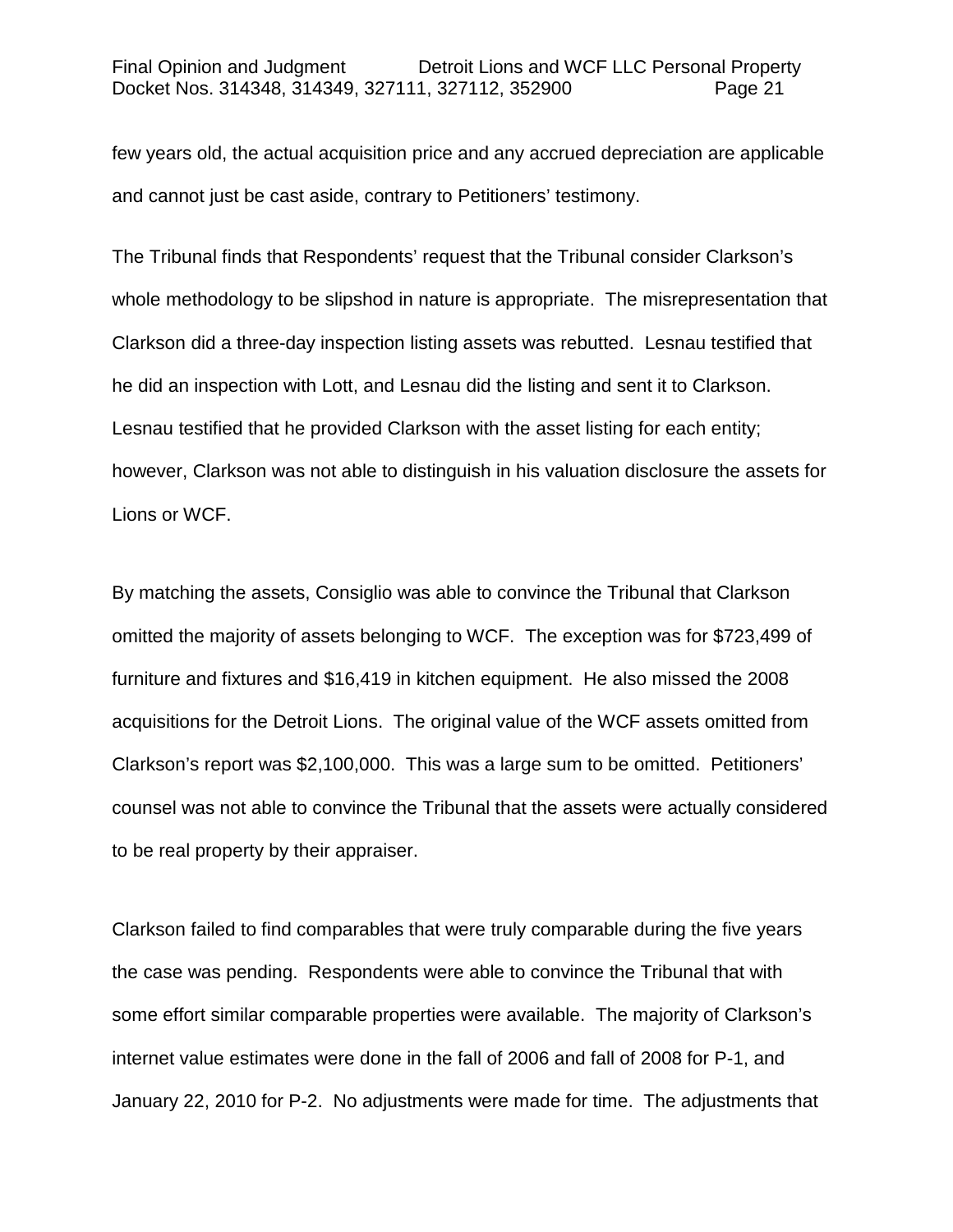were made were a little hazy as to where they actually came from and how he chose to use them. Some of the adjustments came from Marshall Valuation Services, but Clarkson testified that he uses a combination of inflation and depreciation, just like the personal property multipliers. If, for example, he has a 2009 sale it is adjusted backward in time and value added backward in time. In addition to his market analysis Clarkson also used a cost approach to value assets that are newer, as well as some that are 35 years old. The Tribunal finds that this adds to the inconsistencies.

Clarkson did not regard the original acquisition price as a sale. Only when an asset resold to another user did he consider the transaction a sale<sup>8</sup>. The Tribunal finds this concept illogical. Not considering the original acquisition as a sale makes no sense to this Tribunal.

The market approach that was used by Clarkson is a form of a cost approach but with insufficient documentation for adjustments. He does not apply time relevant sales or adjustments and he backtracks with additions for depreciation. This employs more of a cost approach methodology. Because he failed to use contemporary sales of similar property and adjusting for dissimilarities, it is not a market approach. The theory of using the internet to research sales is a great concept; however, good appraisal techniques should still apply. Clarkson's method reminds the Tribunal of the standard answer to the question "where did the adjustments come from" and the answer is "my experience." This technique is not sufficiently thought out or carried through in this

<span id="page-21-0"></span> <sup>8</sup> Tr Vol I pp 119, 120.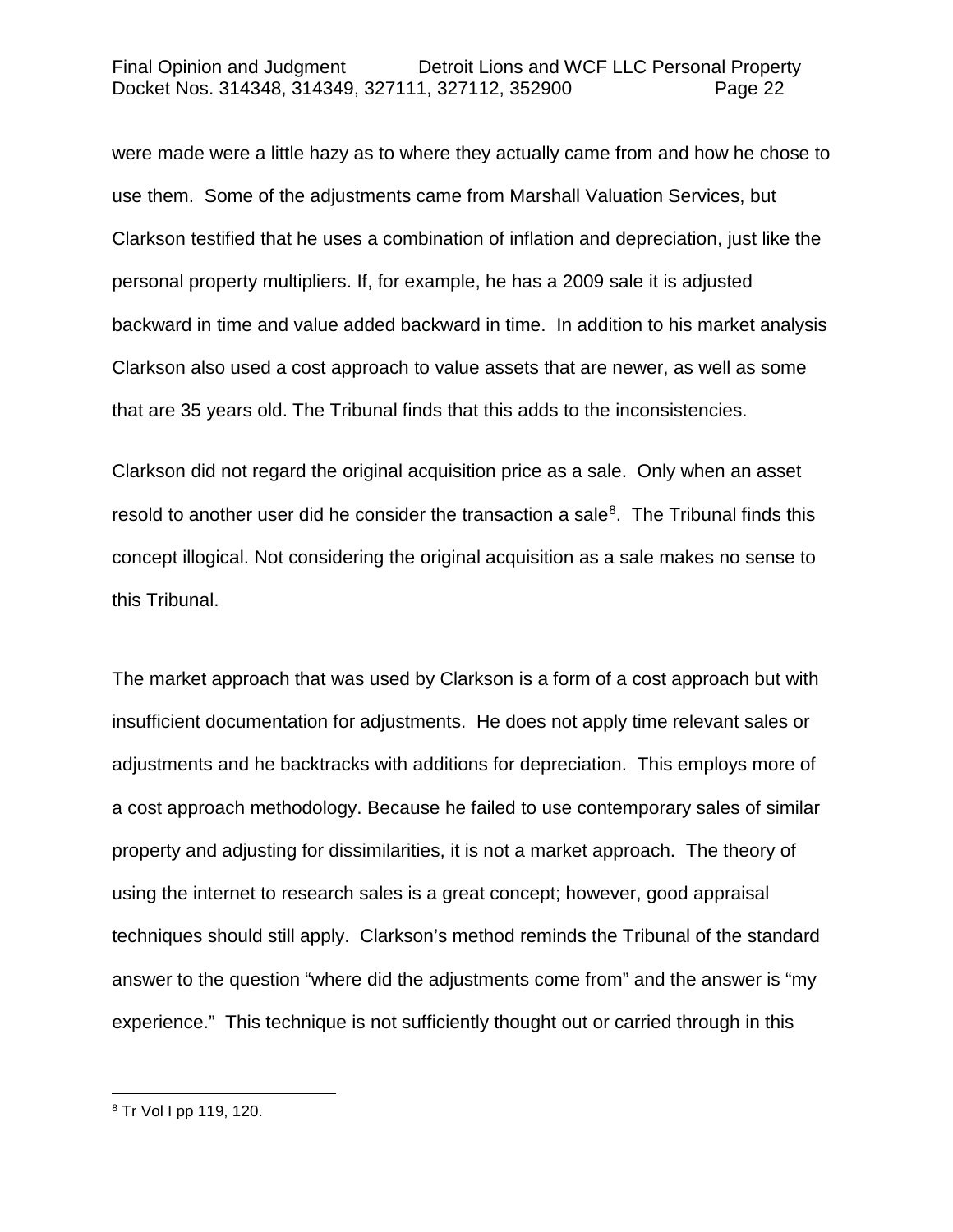instance. Clarkson was not able to sufficiently answer the question as to where the adjustments came from, when asked on several occasions.

Clarkson's report does not take into consideration that a majority of the purchases were new when they moved into the practice facility in 2001 (or 2002). No additional value was attributed to sports memorabilia<sup>9</sup>, and the 2004 resale of the original assets were not taken into consideration.

Through cross-examination, Respondents appropriately bring out the errors and inconsistencies in Petitioners' appraisal. Petitioners' appraisal was fraught with errors, sales/listings of dissimilar properties, a vague concept of adjustments, and a large error in not placing a value on the majority of WCF's assets. The Tribunal finds the inventory and valuing of individual assets would be a better market value approach if, as in this instance, it did not have large errors. This leaves the Tribunal with Respondents' standard audit, which does not value individual assets, but is more of a check and balance to assure the taxing unit that property owners are correctly reporting the assets.

The Tribunal finds that for WCF, Respondents have included an amount for millwork; however, neither party provided a description of this asset. Millwork is defined as wood doors, windows, and sashes. Moldings are different uses of work done in a mill. Millwork is a permanent improvement and the Tribunal finds that it is already

<span id="page-22-0"></span><sup>9</sup> Petitioners' closing statement "Unfortunately our Lions have not yet had a winning season since they moved out of Pontiac. As a result there's no iconic athletics that anyone can point to that have used any of these assets in the facility." Tr Vol III p 151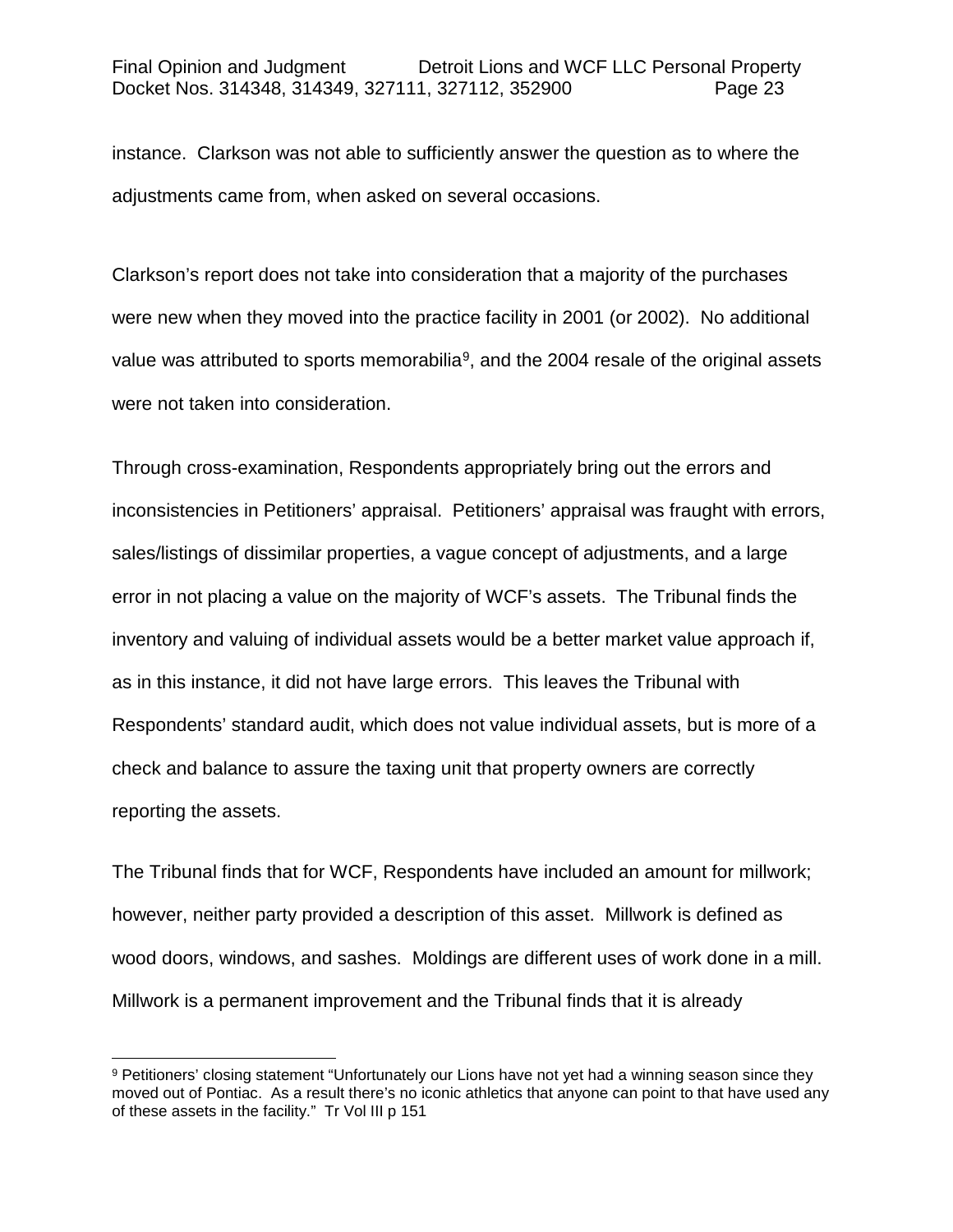accounted for in the real estate. The Tribunal further finds that the mural painted on the wall is also not removable, but is part of the wall and accounted for in the real estate. The millwork and mural are assets that are removed from the personal property as they are both already considered in the real estate value.

The Tribunal finds that the Lions' personal property statement did contain items that are questionable as to the classification. Lesnau is a CPA, sufficiently familiar with the requirements of the personal property statement, and has been praised by Respondents for the accurate reporting. Consiglio suggested that some of the weight room equipment, football equipment, and outdoor turf are assets that should be reported under Section B, machinery and equipment, rather than Section A, furniture and fixtures (where Petitioner, reported it). Items that were questioned but were reported include the English oak table in Ford's office, an oak conference table, bronze lions and a Yamaha electric golf cart. It was implied that perhaps the items were personal possessions of the Fords. However, Lesnau reported the items on the asset list. The total original cost reported is \$6,805. After application of appropriate multipliers the value is \$1,535 which would in theory reduce the assessed and taxable value by \$767. The Tribunal suggests that Petitioners consider the entity that actually owns the above referenced items and report only what the entity, not the executives, owns. The Tribunal finds that the tables, bronze statues and golf cart are currently included as assets and will not change the value based on an implication that they may not be owned by the Lions. The Tribunal has to base the decision on facts, evidence and testimony, which were not conclusive in identifying the ownership of the items.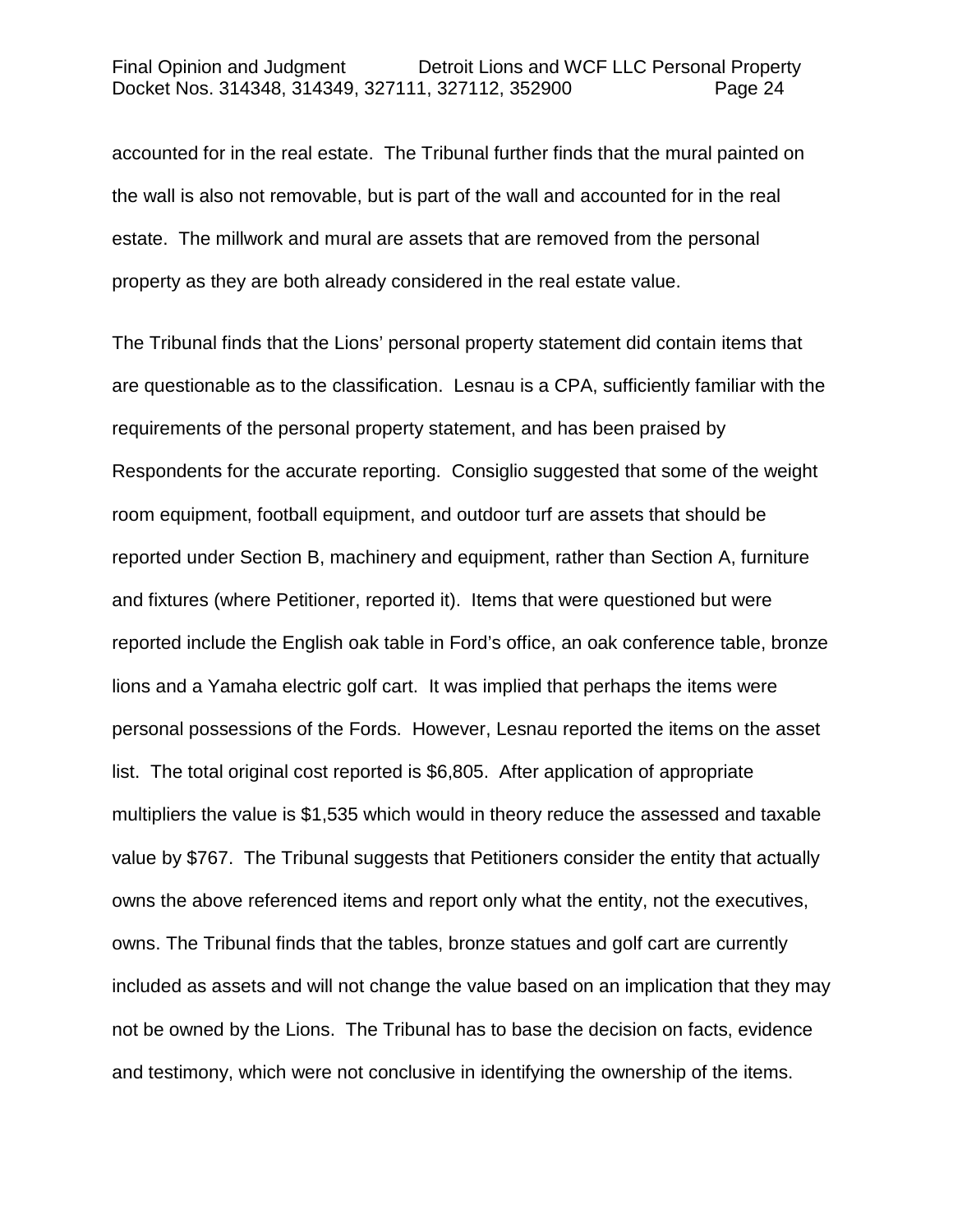### Conclusions of Law

Pursuant to Section 3 of Article IX of the State Constitution, the assessment of real property in Michigan must not exceed 50% of its true cash value. The Michigan Legislature has defined true cash value to mean the usual selling price at the place where the property to which the term is applied is at the time of the assessment, being the price which could be obtained for the property at private sale and not forced or auction sale. See MCL 211.27(1). The Michigan Supreme Court in *CAF Investment Co v State Tax Commission*, 392 Mich 442, 450 (1974), has also held that true cash value is synonymous with fair market value.

In that regard, the Tribunal is charged in such cases with finding a property's true cash value to determine the property's lawful assessment. *Alhi Development Co v Orion Twp*, 110 Mich App 764, 767 (1981). The determination of the lawful assessment will, in turn, facilitate the calculation of the property's taxable value as provided by MCL 211.27a. A petitioner does, however, have the burden of establishing the property's true cash value. See MCL 205.737(3) and *Kern v Pontiac Twp*, 93 Mich App 612 (1974).

The Tribunal may not automatically adopt a respondent's assessment but must make its own findings of fact and arrive at a legally supportable true cash value. *Pinelake Housing Cooperative v Ann Arbor*, 159 Mich App 208,220; 406 NW2nd 832 (1987); *Consolidated Aluminum Corp v Richmond Twp*, 88 Mich App 229, 232-233; 276 NW2d 566 (1979). The Tribunal may accept one theory and reject the other, it may reject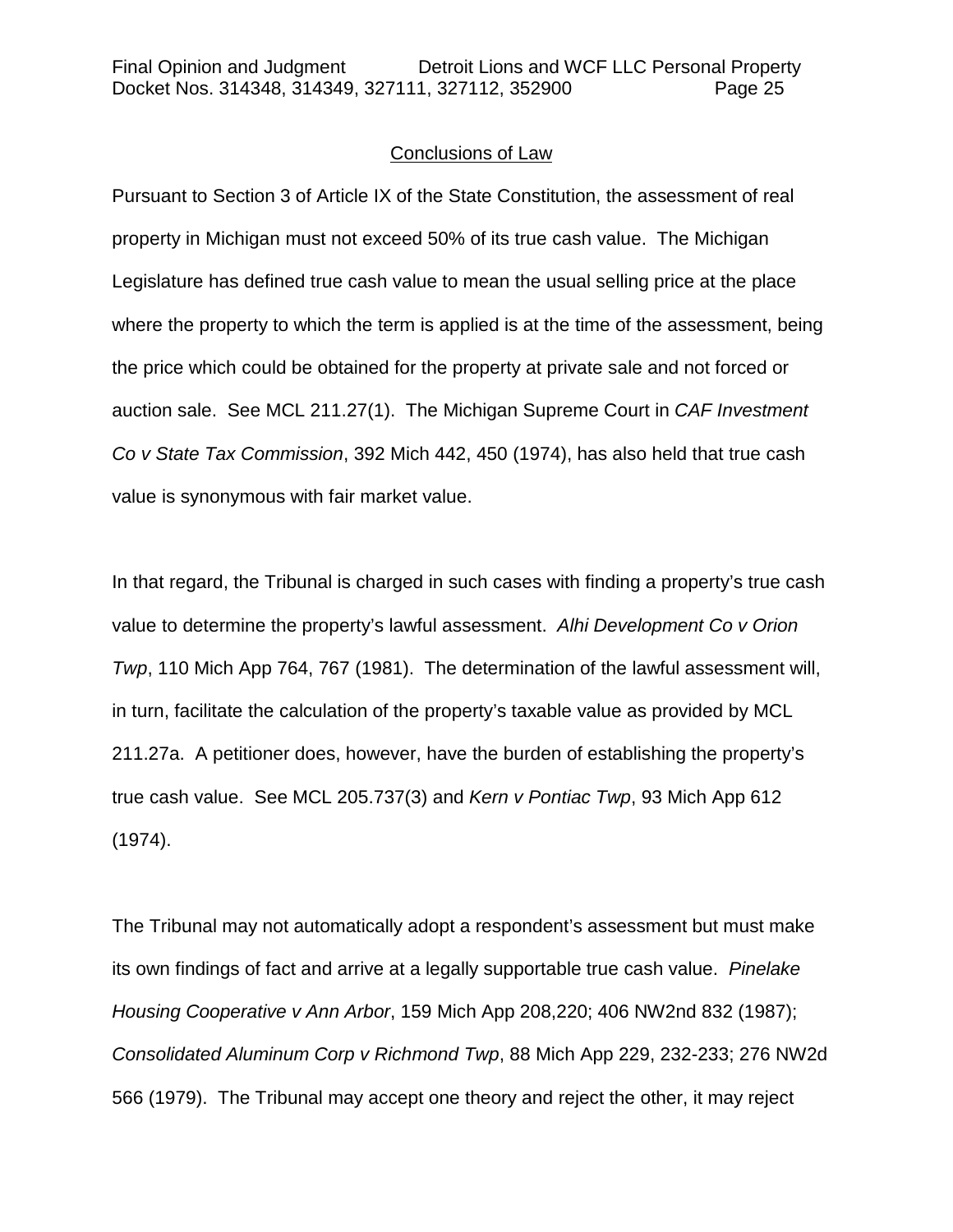both theories, or it may utilize a combination of both in arriving at its determination. *Meadowlanes*, at 485-486; *Wolverine Tower Associates v City of Ann Arbor*, 96 Mich App 780; 293 NW2d 669 (1980). A similar position is stated in *Tatham v City of Birmingham*, 119 Mich App 583, 597; 326 NW2d 568 (1982): The Tax Tribunal is not required to accept the valuation figure advanced by the taxpayer, the valuation figure advanced by the assessing unit, or some figure in between these two. It may reject both the taxpayer's and assessing unit's approaches.

The three most common approaches to valuation are the capitalization of income approach, the sales comparison or market approach, and the cost-less-depreciation approach. *Meadowlanes Limited Dividend Housing Assn v City of Holland*, 437, 484- 485; 473 NW2d 636 (1991); *Pantlind Hotel Co v State Tax Commission*, 3 Mich App 170; 141 NW2d 699 (1966); 380 Mich 390; 157 NW2d 293 (1968); *Antisdale v City of Galesburg*, 420 Mich 265, 276; 362 NW2d 632 (1984). The market approach is the only appraisal method that directly reflects the balance of supply and demand for property in the marketplace trading. *Antisdale* at 276, n 1. The Tribunal is under a duty to apply its own expertise to the facts of the case to determine the appropriate method of arriving at the true cash value of the property, utilizing an approach that provides the most accurate valuation under the circumstances. *Antisdale*, at 277.

The Tribunal finds that *Producers Color v City of Clawson*, MTT Docket No. 216818, is a similar case, which states in part: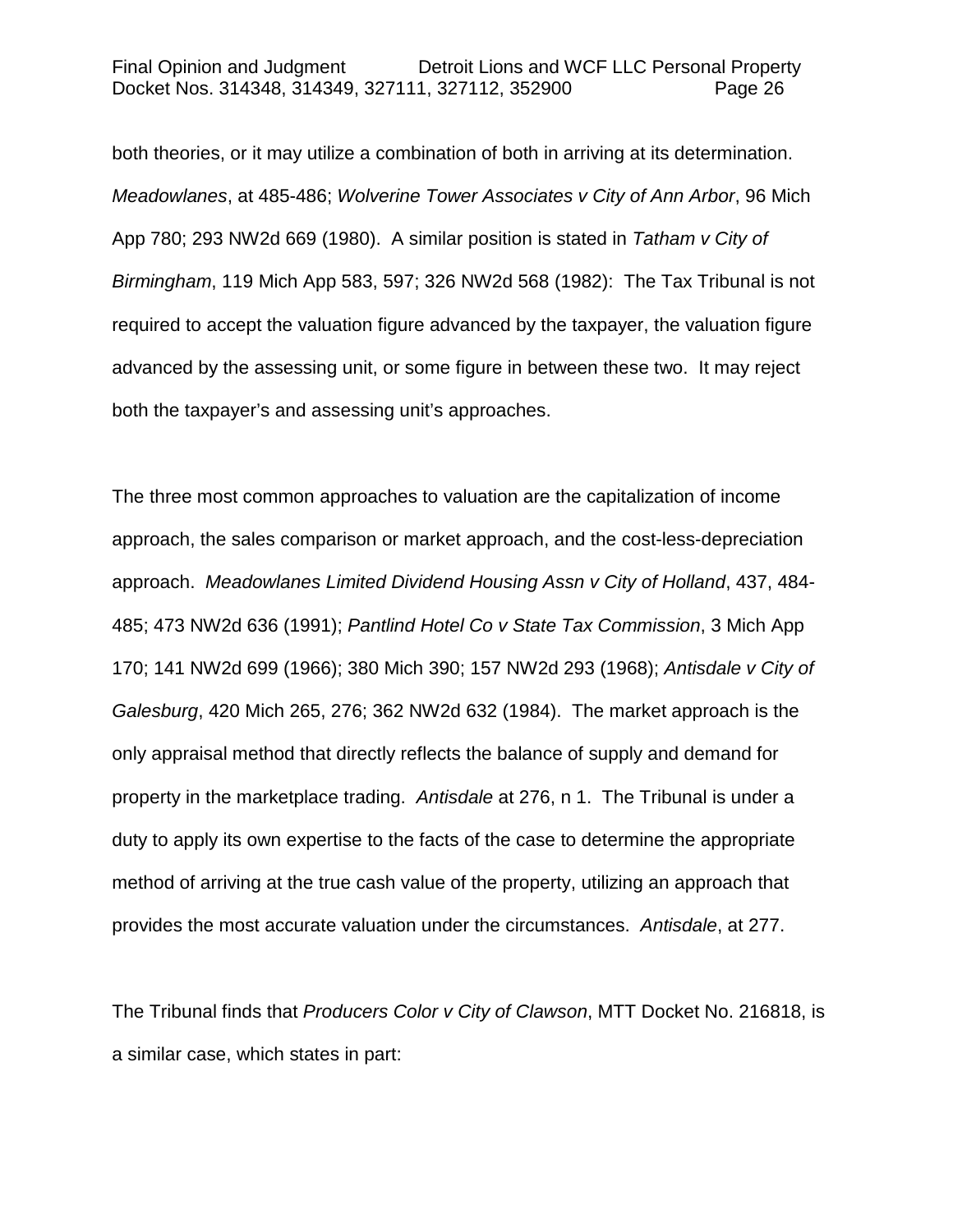Therefore, Petitioner's burden of proof, in challenging Respondent's use of the STC Manual and multiplier methodology, is to provide convincing evidence of the subject's market value. Since "true cash value" means "the usual selling price," which is synonymous with "fair market value," the valuation problem here is best addressed by use of applicable and reliable market data, applied to a market-based methodology. That "market-based methodology" for personal property is preferably the market/sales comparison approach, but when appropriate data is not fully available, a cost-less-depreciation approach with market data input; only in unusual circumstances is an income analysis appropriate.

Therefore, critical to a Tribunal finding is consideration of whether Petitioner has presented market methodology and analysis capable of making a *prima facie* case in attempting to carry the burden of proof. Offset against that presentation is further consideration of Respondent's challenge found in its case for rebuttal, and offering of alternate methodology and conclusions for acceptance of its own valuation work. Finally, the Tribunal will make an independent determination of true cash value, for which the results may include these options: (1) accepting Petitioner's case as having met its burden; (2) finding Petitioner to have failed in its burden, and Respondent having succeeded in both rebuttal and presentation of its valuation; (3) a finding resulting from an acceptance in part of one or the other valuation proofs, but with modification to the portion(s) found not to be acceptable; (4) acceptance in part of each of the valuation proofs, with the finding being a combination of each; (5) rejection of both, with a finding based on acceptable data and components excerpted from one, the other, or each party's valuation proofs. (*Meadowlanes* at 485-486; *Tatham* at 597). p 10.

Summary of Opposing Valuation Methodologies. In overview, this case follows a general pattern of contention and methodology reviewed by the Tribunal in prior cases. The observed pattern is one where Petitioner presents a challenge to the assessment by producing an independent appraisal of the personal property's market value. The values reported are based on data usually secured from independent third-party sources, such as contact with sellers/buyers/dealers in the marketplace, or use of published pricing information. That data is then applied to a market comparison process, or if sales/offering data is not readily available, such data as is available forms a cost-less-depreciation analysis. Respondent's case usually consists of placing into evidence the results of its mass appraisal process. That procedure employs the owner's reported personal property original acquisition costs, applied to the STC multipliers, as selected to represent facts of age, and whether in-use or not. Both parties' procedures are buttressed by testimony pertaining to data and method. With variations on the theme, this case falls into that scenario. p 10.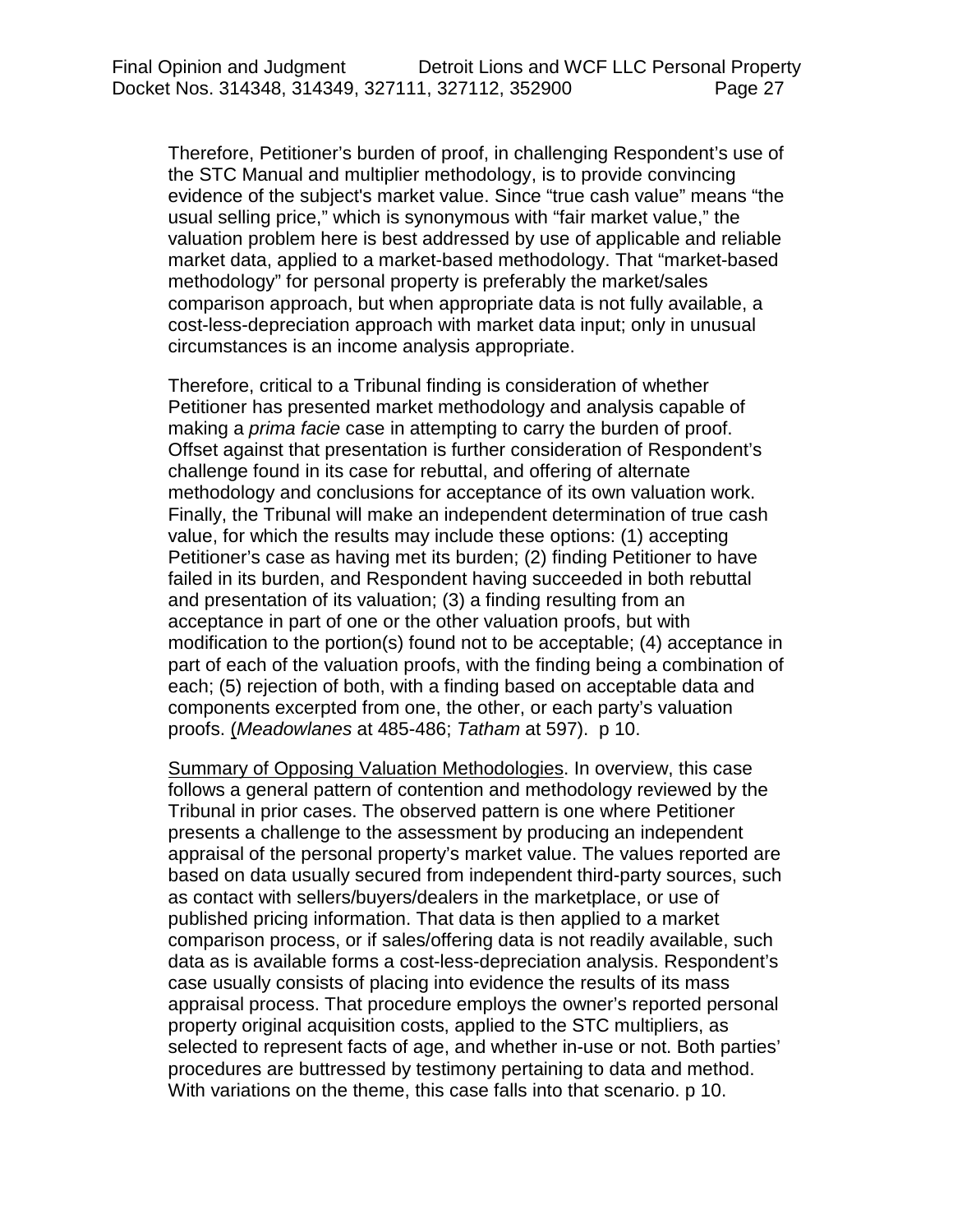The importance of market data to implement the standard cost approach was stated in *Uniroyal Goodrich Tire Company v City of Troy*, 8 MTT 361 (1994) at 376:

Since market-based answers are mandatory in assessment matters, the valuation expert is faced with a difficult situation where there is a strong reliance upon only the cost approach, or cost-based support. For example, in the cost approach it is essential that available and applicable market data support all components of the cost approach, beginning with cost new, extending into the various forms of value loss (physical deterioration, function and external obsolescence), and ending with land value. Market data is the foundation of all three approaches to value, and is an essential component in the valuation of personal property, just as it is in the valuation of real property. Whether personal property is valued by single-property method using cost and market approaches, as did Petitioner, or by the use of a mass appraisal method as did Respondent, there must be an infusion of market data for the result to be market-based. Respondent's use of a variant cost approach, without reference to any market data in support of that method, renders it difficult to accept the valuation conclusion as being market-based. For the STC Multiplier method to be a reflection of market values, it would be necessary to view evidence of current market information having been introduced at some effective point of the process. Absent such evidence, the Tribunal has only the statement of witness Hobart that the multipliers are being constantly monitored to assure they remain current. While doubt is not being cast upon this being a factual representation, such an assurance, of itself, is not sufficient market evidence.

It appears to the Tribunal that the STC Multiplier method is a valuation process better employed as a mass appraisal technique for its uniformity of result and ease of administration. The method does not appear wellsuited to defense as a market-based methodology in Tribunal appeals. A more effective process would be to employ market data directly in support of a market-based appraisal methodology. Respondent had that choice, the choice of changing valuation systems in challenging Petitioner's proofs and defending its own position. It was not necessary that the true cash value upon which the assessment is based be defended by the same assessment mass appraisal system used in its derivation. p 14.

It is interesting to note that Clarkson was the same appraiser in *Producers Color.*

The Tribunal has found in similar cases with Clarkson that the method has changed

over the years in gathering information; with e-commerce the result is faster and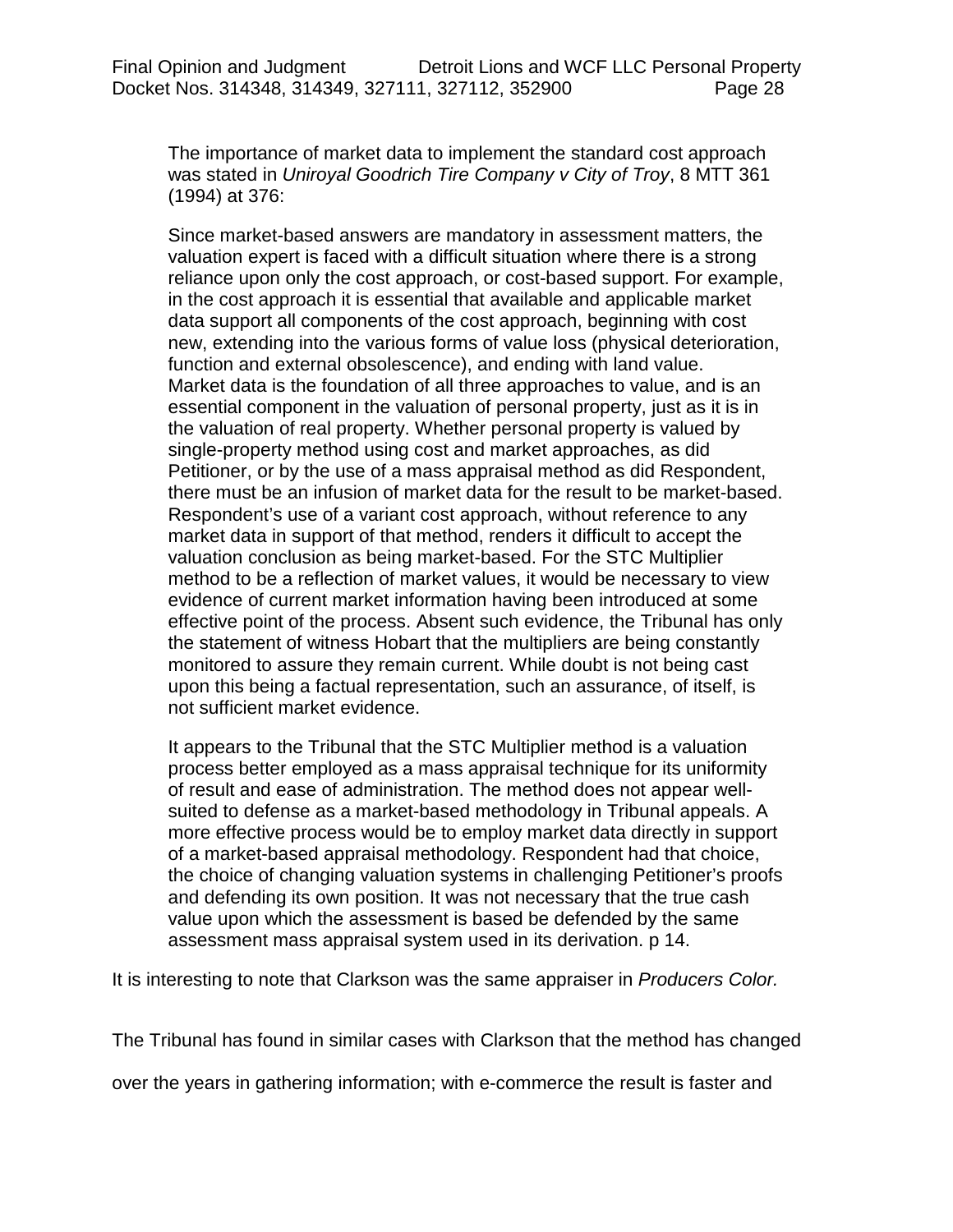## Final Opinion and Judgment Detroit Lions and WCF LLC Personal Property Docket Nos. 314348, 314349, 327111, 327112, 352900 Page 29

provides documentation. That allows appraisers of personal property to do the same gathering of information only much faster, with documentation that can be printed and shared, unlike confirming information over the phone in times past without such documentation. The use of the internet is becoming a common-place method by which a typical buyer will look to price an article. The internet exposes the item for sale to a world-wide audience, unlike days past when a personal property appraiser used contacts and knowledge of what equipment dealers would sell a property for after a phone call or two. The use of the internet generally provides the maximum limit of value that anyone who has the need for a specific asset can purchase. However, in this instance the report is not accepted as having any credibility for the following

reasons:

1.) Clarkson's report failed to consider approximately \$2.1 million dollars worth of assets for WCF.

2.) When questioned on adjustments the answers were vague.

3.) There were many examples of comparables that were not sufficiently similar to the asset being valued.

4.) No consideration of recent acquisition costs for subject assets as valid sales. While the Tribunal may agree that the original acquisition cost may or may not reflect market value it certainly requires research to make that determination, not just an outright refusal to consider it.

5.) Misrepresentation that he spent three days listing the property with Lesnau, which was contradicted by Lesnau; that he was not able to distinguish between Lions and WCF assets when Lesnau testified that he sent both asset listings.

The Tribunal finds that Petitioners have not carried the burden of proving that the

assessment is excessive. The Tribunal finds that Petitioners were successful in

addressing that there were assets that were already considered in the real property

value.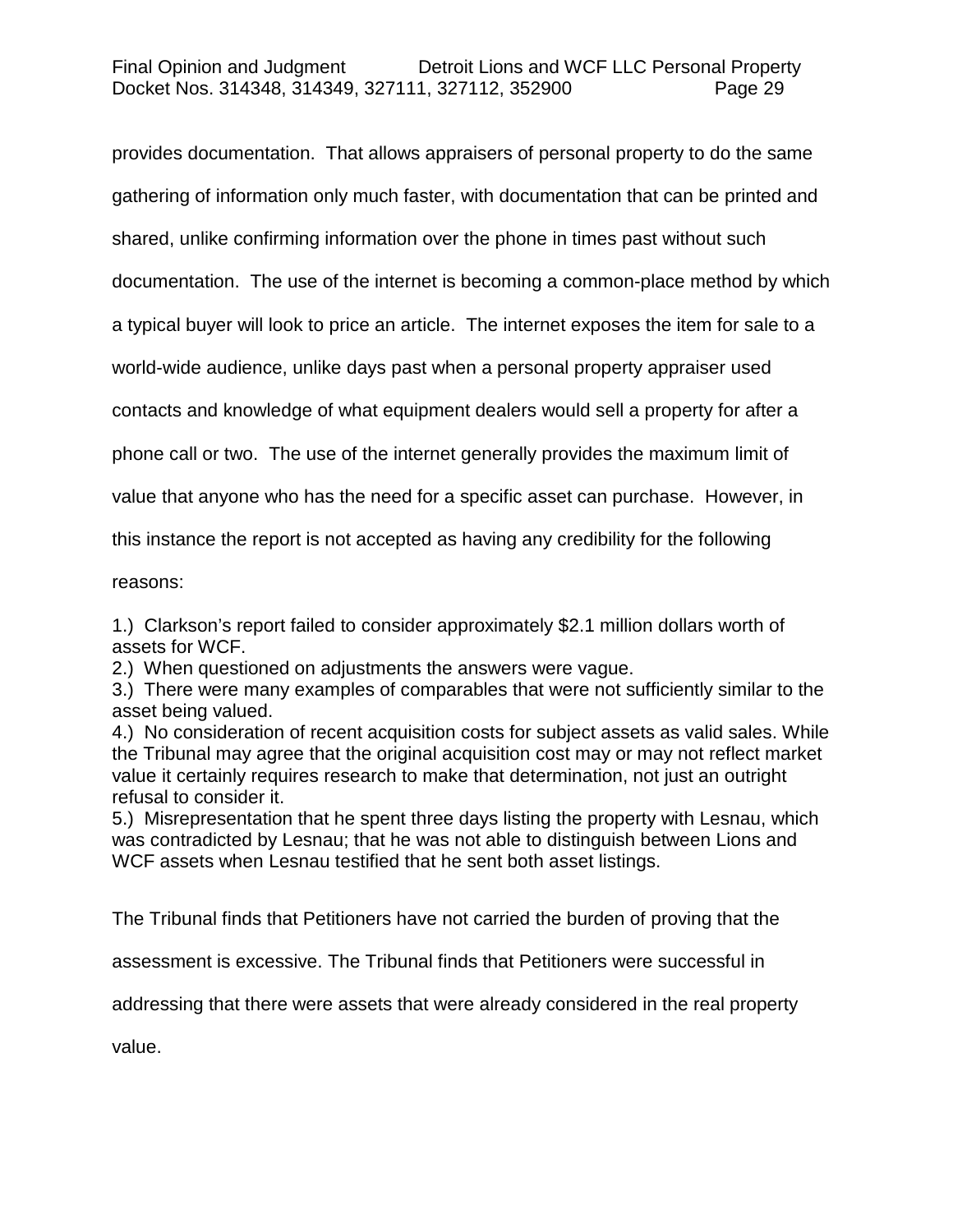Based upon its examination of the evidence received at the hearing conducted in this matter, the Tribunal concludes the true cash value, state equalized value, and taxable value of the subject property for the 2005, 2006, 2007, 2008 and 2009 tax years are:

## **Detroit Lions, Inc.**

| Lions      |             |                    |                   |                |           |
|------------|-------------|--------------------|-------------------|----------------|-----------|
|            |             |                    |                   |                |           |
|            |             | <b>Allen Park</b>  | <b>Allen Park</b> | Dearborn       | Dearborn  |
| Parcel No. | Total       | 30-999-00-2003-003 | 18%               | 84-0001-398700 | 82%       |
| Year       | <b>TCV</b>  | TCV                | SEV/TV            | TCV            | SEV/TV    |
| 2005       | \$1,958,153 | \$352,468          | \$176,234         | \$1,605,685    | \$802,843 |
| 2006       | \$1,446,817 | \$260,427          | \$130,214         | \$1,186,390    | \$593,195 |
| 2007       | \$1,315,731 | \$236,832          | \$118,416         | \$1,078,899    | \$539,450 |
| 2008       | \$1,294,634 | \$233,034          | \$116,517         | \$1,061,600    | \$530,800 |
| 2009       | \$1,201,829 | \$216,329          | \$108,165         | \$985,500      | \$492,750 |

# **WCF Land, LLC:**

| <b>WCF</b> |             |                    |                   |               |           |
|------------|-------------|--------------------|-------------------|---------------|-----------|
|            |             |                    |                   |               |           |
|            |             | <b>Allen Park</b>  | <b>Allen Park</b> | Dearborn      | Dearborn  |
| Parcel     |             |                    |                   |               |           |
| No.        | Total       | 30-999-00-2006-034 | 18%               | 81-001-398600 | 82%       |
| Year       | <b>TCV</b>  | <b>TCV</b>         | <b>SEV/TV</b>     | <b>TCV</b>    | SEV/TV    |
| 2005       | \$1,347,168 | \$242,490          | \$121,245         | \$1,104,678   | \$552,339 |
| 2006       | \$1,193,565 | \$214,842          | \$107,421         | \$978,723     | \$489,362 |
| 2007       | \$1,051,465 | \$189,264          | \$94,632          | \$862,201     | \$431,101 |
| 2008       | \$951,011   | \$171,182          | \$85,591          | \$779,829     | \$389,914 |
| 2009       | \$855,621   | \$154,012          | \$77,006          | \$701,609     | \$350,805 |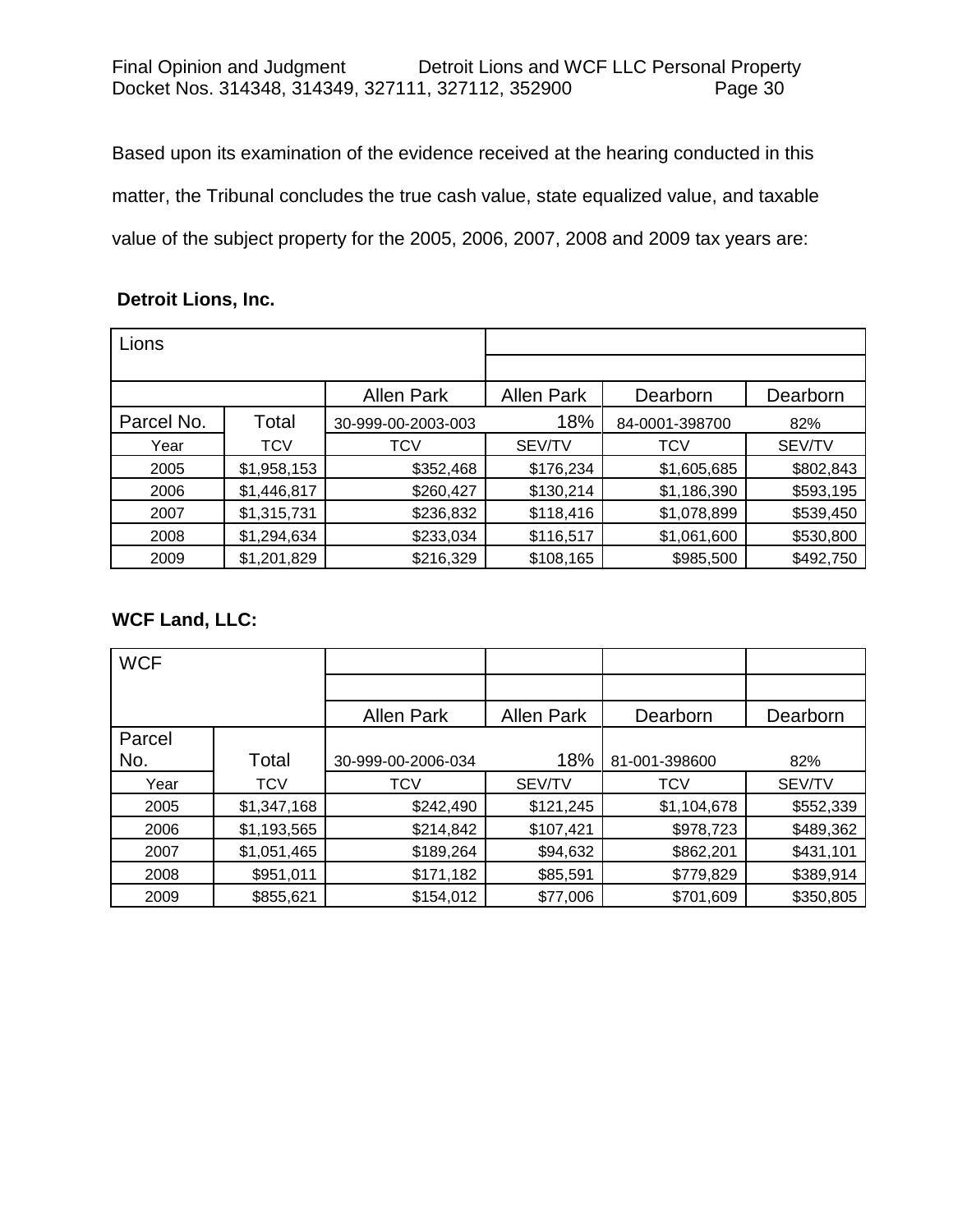## **Judgment**

IT IS ORDERED that the property's assessed and taxable values for the tax years at issue shall be as set forth in the *Introduction* section of this Final Opinion and Judgment.

IT IS FURTHER ORDERED that the officer charged with maintaining the assessment rolls for the tax years at issue shall correct or cause the assessment rolls to be corrected to reflect the property's true cash and taxable values as finally shown in this Final Opinion and Judgment within 90 days of the entry of the Final Opinion and Judgment, subject to the processes of equalization. See MCL 205.755. To the extent that the final level of assessment for a given year has not yet been determined and published, the assessment rolls shall be corrected once the final level is published or becomes known.

IT IS FURTHER ORDERED that the officer charged with collecting or refunding the affected taxes shall collect taxes and any applicable interest or issue a refund as required by this Order within 28 days of the entry of this Order. If a refund is warranted, it shall include a proportionate share of any property tax administration fees paid and of penalty and interest paid on delinquent taxes. The refund shall also separately indicate the amount of the taxes, fees, penalties, and interest being refunded. A sum determined by the Tribunal to have been unlawfully paid shall bear interest from the date of payment to the date of judgment and the judgment shall bear interest to the date of its payment. A sum determined by the Tribunal to have been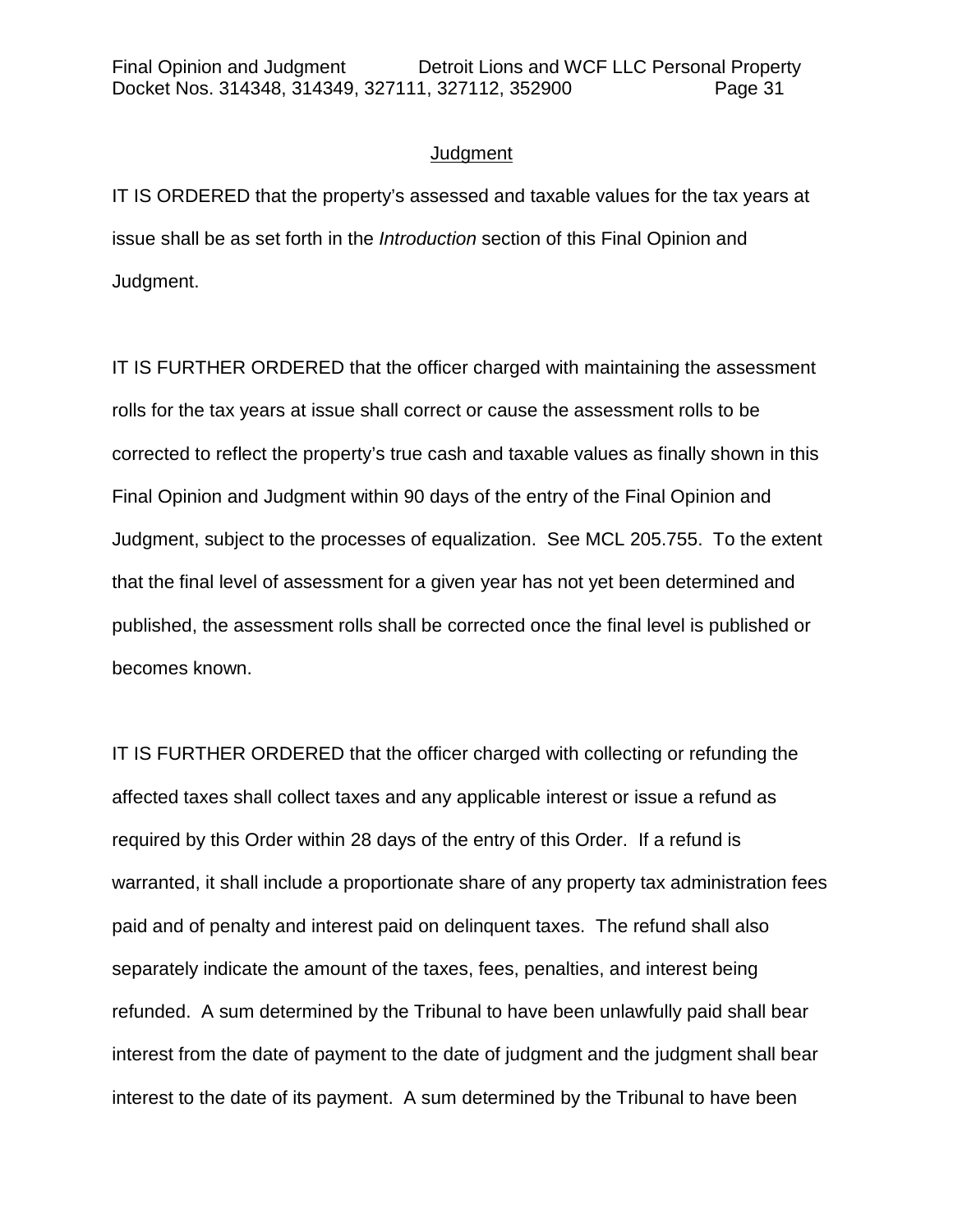underpaid shall not bear interest for any time period prior to 28 days after the issuance of the Tribunal's order. As provided in 1994 PA 254, being MCL 205.737, as amended, interest shall accrue for periods after March 31, 1985, but before April 1, 1994, at a rate of 9% per year. After March 31, 1994, but before January 1, 1996, interest rate of the 94-day discount treasury bill rate for the first Monday in each month plus 1%. As provided in 1995 PA 232, being MCL 205.737, as amended, interest shall accrue for periods after January 1, 1996 at an interest rate set each year by the Department of Treasury. Pursuant to 1995 PA 232, interest shall accrue (i) after December 31, 1995 at the rate of 6.55% for calendar year 1996, (ii) after December 31, 1996 at the rate of 6.11% for calendar year 1997, (iii) after December 31, 1997 at the rate of 6.04% for calendar year 1998, (iv) after December 31, 1998 at the rate of 6.01% for calendar year 1999, (v) after December 31, 1999 at the rate of 5.49% for calendar year 2000, (vi) after December 31, 2000 at the rate of 6.56% for calendar year 2001, (vii) after December 31, 2001 at the rate of 5.56% for calendar year 2002, (viii) after December 31, 2002 at the rate of 2.78% for calendar year 2003, (ix) after December 31, 2003 at the rate of 2.16% for calendar year 2004, (x) after December 31, 2004 at the rate of 2.07% for calendar year 2005, (xi) after December 31, 2005 at the rate of 3.66% for calendar year 2006, (xii) after December 31, 2006 at the rate of 5.42% for calendar year 2007, and (xiii) after December 31, 2007 at the rate of 5.81% for calendar year 2008, (xiv) after December 31, 2008, at the rate of 3.31% for calendar year 2009, and (xv) after December 31, 2009, at the rate of 1.23% for calendar year 2010.